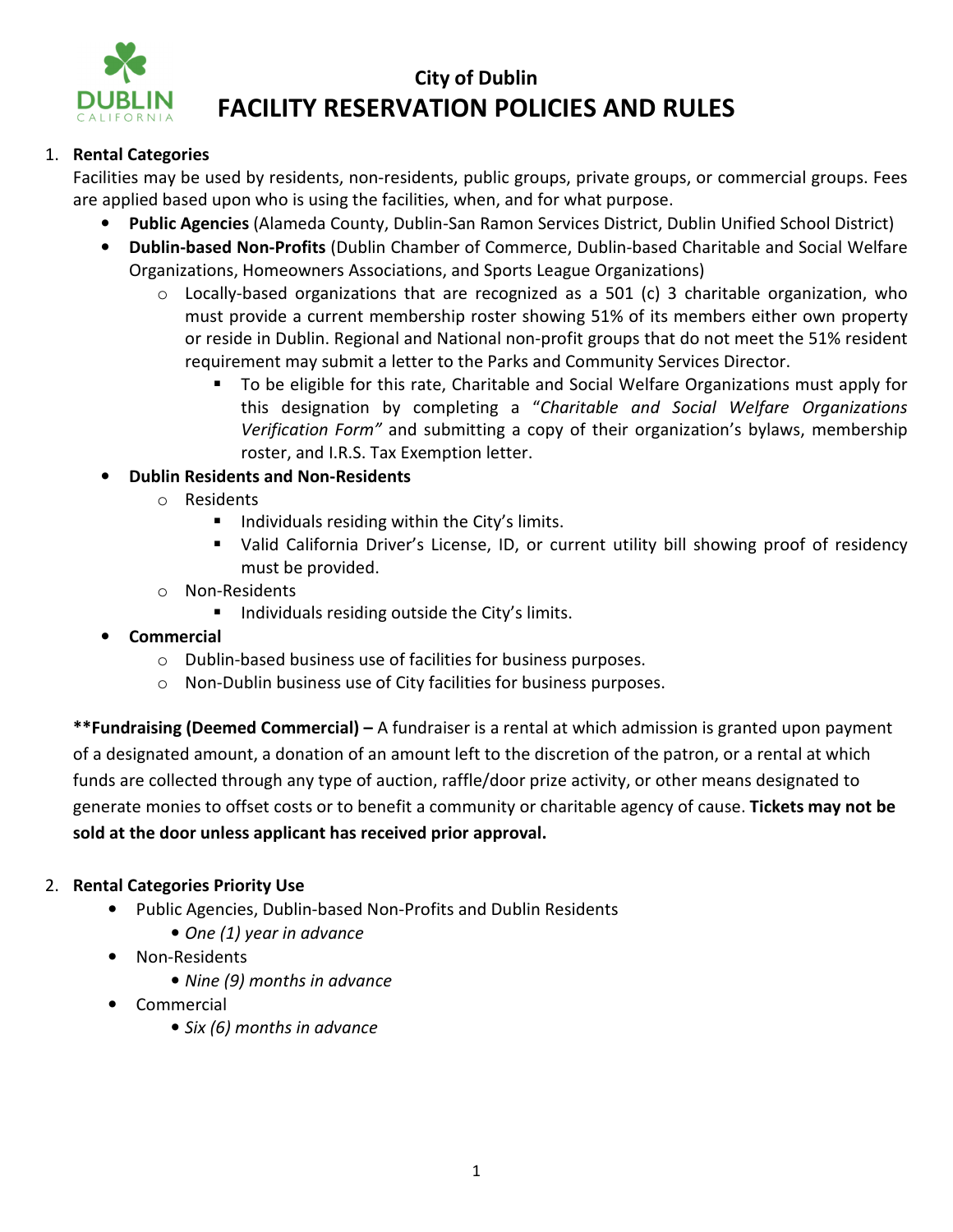### 3. **Rental Hours of Use**

| <b>Facility</b>          | <b>Rental Days and Hours</b> | <b>Minimum Rental Period</b>           |
|--------------------------|------------------------------|----------------------------------------|
| Shannon                  | Sunday-Thursday              | Monday-Thursday                        |
| <b>Community Center</b>  | 8:00 AM-10:00 PM             | Two (2) hours                          |
|                          | Friday-Saturday              | Friday-Sunday                          |
|                          | 8:00 AM-12:00 AM (Midnight)  | Six (6) hours                          |
| Senior Center            | Friday                       | Friday-Sunday                          |
|                          | 5:00 PM-12:00 AM (Midnight)  | Six (6) hours                          |
|                          | Saturday                     |                                        |
|                          | 1:00 PM-12:00 AM (Midnight)  |                                        |
|                          | Sunday                       |                                        |
|                          | 8:00 AM-12:00 AM (Midnight)  | *Use of Patio prohibited after 10:00PM |
| Heritage Park & Museums  | Sunday-Thursday              | Monday-Sunday                          |
|                          | 8:00 AM-10:00 PM             | Two (2) hours                          |
|                          | Friday-Saturday              |                                        |
|                          | 8:00 AM-12:00 AM (Midnight)  |                                        |
| Civic Center and Library | Sunday-Thursday              | Monday-Sunday                          |
|                          | 8:00 AM-10:00PM              | Two (2) Hours                          |
|                          | Friday-Saturday              |                                        |
|                          | 8:00 AM-12:00 AM (Midnight)  |                                        |
| The Wave                 | Monday-Sunday                | Monday-Sunday                          |
| <b>Community Room</b>    | 8:00 AM-8:00 PM              | Two (2) hours                          |

- 4. **Rental Deposit** A reservation deposit is required at time of application submittal.
	- o **\$750** for the Shannon Community Center
	- o **\$500** for the Dublin Senior Center
	- o **\$500** for the Sunday School Barn
	- o **\$250** for the Old St. Raymond Church
	- o **\$250** for the Library Community Room
	- o **\$250** for the Civic Center Regional Meeting Room
	- o **\$250** for The Wave Community Room
	- The rental deposit is refundable and will be returned within four (4) weeks following the rental, provided there are no violations of the Facility Policies and Rules.
	- Any overtime charges, costs incurred for extra cleaning of the facility and furnishings, both inside and outside, or damages to floors, walls, furnishings and landscaping will result in a deduction or forfeiture of the rental deposit.
	- Renter will be billed for any damages not covered by the rental deposit.
	- Renter will forfeit entire rental deposit and may be charged for costs related to Police or Fire response due to public safety intervention.

**Rental Fee Balance -** All fees are due **30 days prior** to your rental use. Checks should be made payable to *City of Dublin*. Cash, VISA, MasterCard, Discover, and American Express are also accepted forms of payment. **Payments not received by this deadline may result in cancellation of the rental and forfeiture of the deposit.**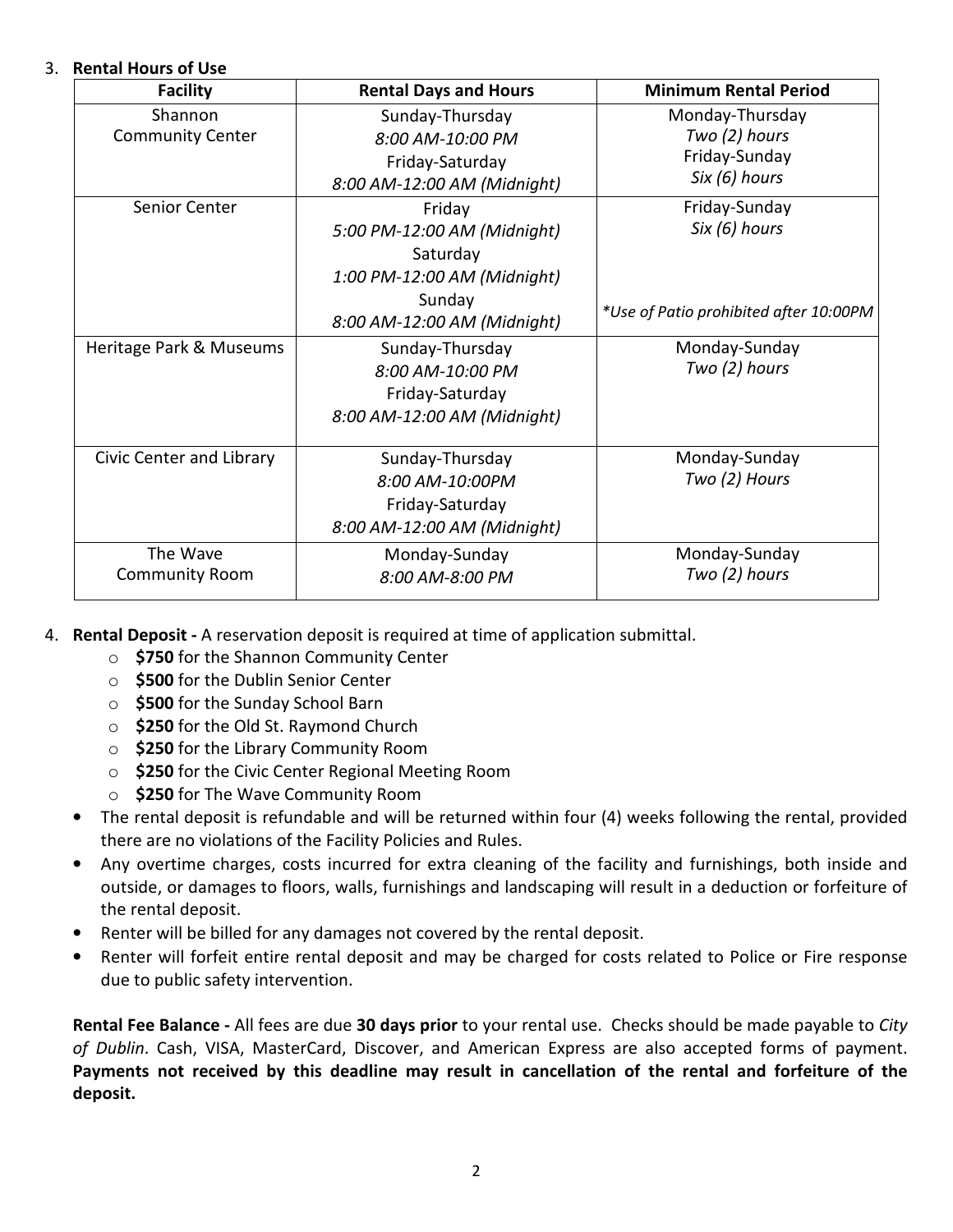- If an application is submitted less than 30 days before the rental date, all fees are due at the time of the application submittal, and a late charge of \$25 will be assessed*. Rental applications submitted less than two weeks before the requested rental date will NOT be accepted.*
- 5. **Other Required Permits/Licenses/Information -** The following permits/licenses/information must be completed, and an approved copy needs to be placed in your rental packet **seven (7) days prior to your rental date**:
	- a) **Insurance Certificate** Each renter is required to provide the City of Dublin with a valid Certificate of Liability written through carriers acceptable to the City of Dublin. Such Certificate shall provide Bodily Injury and Property Damage Liability protection in the amount of \$1,000,000, per occurrence. **If alcohol is served or sold, liquor liability coverage is also required and must be stated on the Certificate.** The applicant must be specified as the insured. The Certificate shall name "*The City of Dublin, its officers, employees, agents and volunteers"* as an **"Additional Insured"** in conformance with the hold harmless agreement as outlined in the Facility Rental Agreement and must specify that the applicant's insurance shall be **primary to any insurance carried by the City***.* The Certificate shall be properly executed with the original signature of the authorizing insurance agent. Please contact your insurance provider to check if your homeowner's policy may be extended to cover your facility rental. **In the event that coverage is not available, the City has Special Event insurance available for purchase.** 
		- *Approved Insurance documents must be received at least seven (7) days prior to your event; insurance not received within seven (7) business days prior to the rental date will require applicant to purchase City Insurance.*

### b) **Alcohol Use**

Requests to sell alcohol must be submitted in writing to Dublin Polices Services, 100 Civic Plaza, Dublin, 94568. If permission is granted, applicants must obtain the appropriate permit from the Alcohol Beverage Control (ABC) Board, 1515 Clay St, Suite 2208, Oakland, 94612, (510) 622-4970. Evidence of approval is due at the time of final payment.

c) **Sale of Alcoholic Beverages or Exchange of any type of Monetary Consideration that includes Alcohol, i.e. meal ticket**

This requires a permit from the Department of Alcohol Beverage Control (ABC), (510) 622-4970.

• Non-Profit groups are the only organizations properly permitted by the ABC Board to sell or exchange alcohol for monetary consideration.

### d) **Fire Department Permits**

A permit is required for use of candles, clay ovens, and any open flame devices. Approved BBQ's are only allowed in designated areas of certain designated facilities (Shannon Community Center and Senior Center) with an approved Fire Permit. Sterno canisters are allowed in designated areas without a Fire Permit. Fire Permits may be obtained from the Dublin Fire Prevention Department, (925) 833-6606. *Open Flame Permits must be obtained at least fourteen (14) days prior to the rental date.*

### 6. **Additional Fees -** Required for specific uses, changes and equipment.

- **\$75** Caterer's Kitchen Training (training must be complete 30 days prior to the rental date).
- Changes in hours, rooms and setup requirements will incur a **\$25 charge,** per change (one courtesy change allowed after confirmation letter has been mailed). Changes will require pre-approval. If approved, payment is due immediately. Changes will not be accommodated the day of the rental. *The Rental Deposit cannot be used towards the payment of rental or additional fees.*
- Equipment fees:
	- **\$100** for portable dance floor (Shannon)
	- **\$100** for portable stage (Shannon)
- Rentals that exceed the scheduled hours will be charged **twice the hourly rate** per hour for the extra time.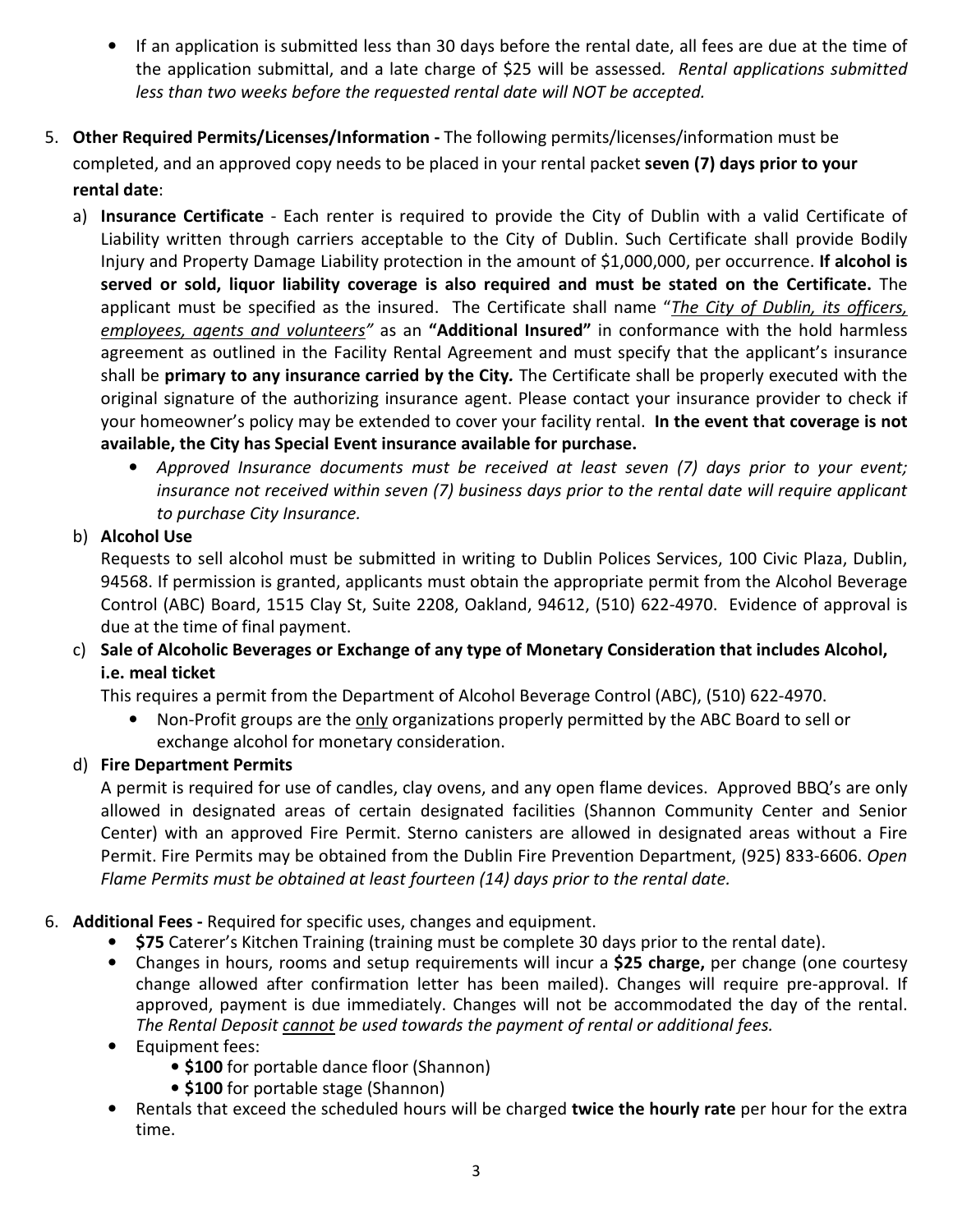7. **Continuous Use –** is available at two facilities (Shannon Community Center and Library). Continuous use applications are accepted on a quarterly basis as indicated by the dates in the table below:

### **Shannon Community Center**

| <b>Categories</b>   | $Jun - Aug$                                                                                                | $Sep-Dec$        | Jan – Mar                   | April – May                 |  |  |
|---------------------|------------------------------------------------------------------------------------------------------------|------------------|-----------------------------|-----------------------------|--|--|
| Public Agencies,    | <b>Starting April 15</b>                                                                                   | Starting July 15 | <b>Starting November 15</b> | <b>Starting February 15</b> |  |  |
| Dublin Non-Profits, |                                                                                                            |                  |                             |                             |  |  |
| Residents           |                                                                                                            |                  |                             |                             |  |  |
| Non-Residents       | <b>Starting December 1</b><br><b>Starting March 1</b><br><b>Starting May 1</b><br><b>Starting August 1</b> |                  |                             |                             |  |  |
| Commercial          | Continuous use of the Shannon Community Center is not permitted                                            |                  |                             |                             |  |  |

### **Dublin Public Library**

| <b>Categories</b>   | $Jun - Aug$              | $Sep-Dec$        | Jan – Mar                                                    | April – May                 |
|---------------------|--------------------------|------------------|--------------------------------------------------------------|-----------------------------|
| Public Agencies,    | <b>Starting April 15</b> | Starting July 15 | <b>Starting November 15</b>                                  | <b>Starting February 15</b> |
| Dublin Non-Profits, |                          |                  |                                                              |                             |
| Residents           |                          |                  |                                                              |                             |
| Non-Residents,      |                          |                  | Continuous use of the Dublin Public Library is not permitted |                             |
| Commercial          |                          |                  |                                                              |                             |

- 8. **Cancellation Policy** All cancellations must be in writing and received at least 30 days prior to the event. Based on the date the cancellation request is received, all or part of the rental deposit and/or fees will be forfeited. Facility Rental Agreements may not be transferred to another individual, transfer of dates, assigned to another party, or sublet. Refunds will be handled as follows:
	- All cancellations must be in writing and received 90 days prior to the event, in order to receive a refund.
	- *89-31 days* Forfeit rental deposit
	- *30 days or less* Forfeit rental deposit and half of rental fees paid
	- A \$25 processing fee will be applied to all refunds. If the rental date is rebooked by another customer, the full deposit will be refunded less the \$25 processing fee.

### **RULES**

### **Advertising**

No advertising may be posted, petitions circulated, nor solicitations or sales made in the building or on the facility grounds, without written permission from the Director of Parks and Community Services. Banners and/or signs may not be hung on the exterior of the facility or on the grounds unless previously approved by the Director of Parks and Community Services.

### **Air Conditioning/Heating**

City Staff will provide a comfortable temperature in all buildings*. City Staff will not maintain temperature with doors repeatedly opened or left standing open.*

### **Alcohol Use**

- Alcohol may not be sold or consumed at an event officially designated as a "youth event" (an event at which a majority of the attendees are under 21 years of age. Youth events must be supervised at all times by two adults for each 20 minors.
- Rental of the bar must use leak-free ice containers and mats to absorb condensation and protect the floor. Metal containers (i.e., buckets, tubs) are not allowed.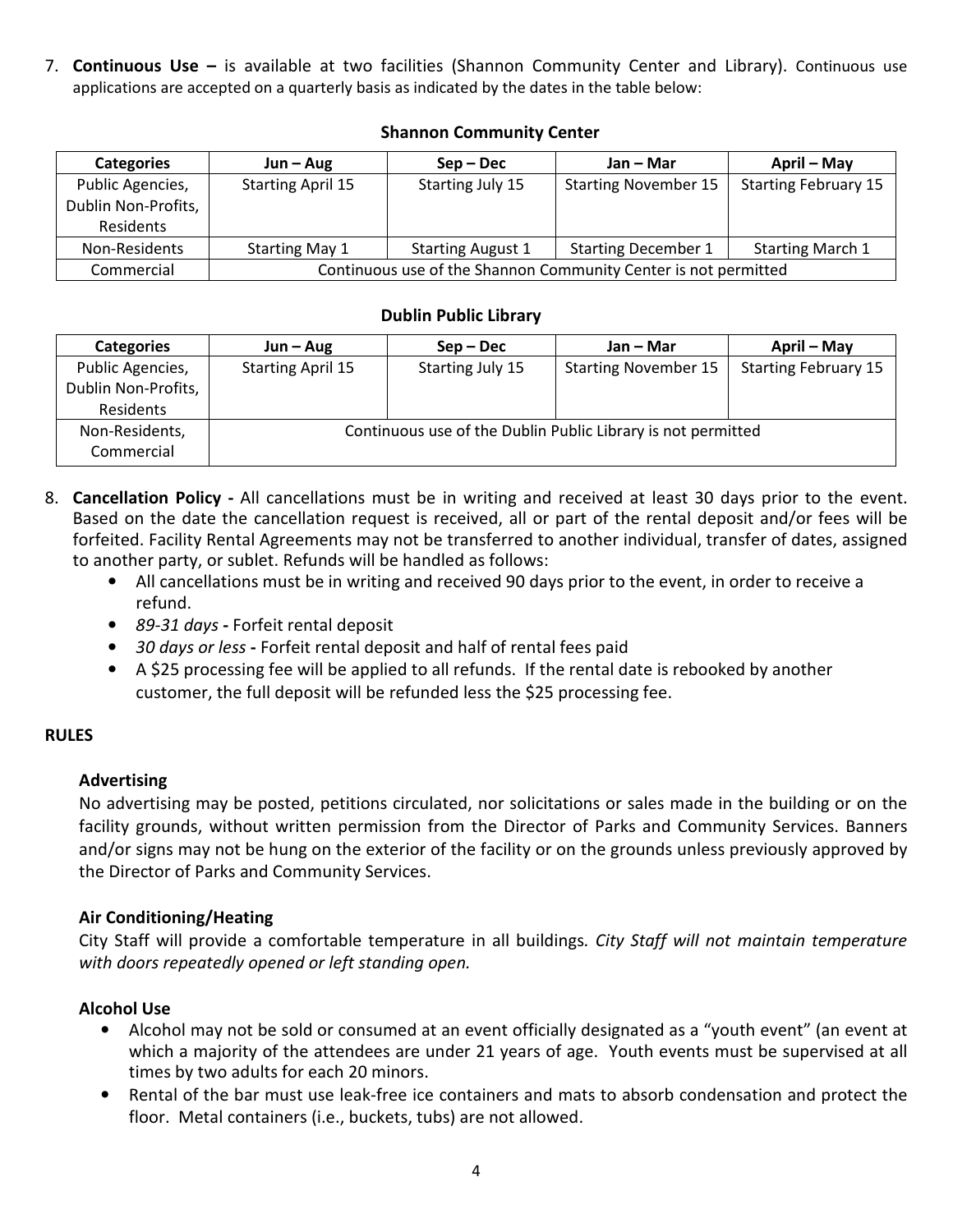- Beer kegs are not permitted on carpeted areas. Kegs may be setup outside in the courtyard and plaza areas adjacent to the building.
- Alcohol must be consumed inside the facility or in the courtyard and plaza areas adjacent to the building. It is prohibited to consume alcohol in any other area of the site (City Ordinance Chapter 5.100, Section 150).

### **Arriving Prior to the Rental Start Time**

The facility will not be open earlier than the rental start time. The renter must rent enough time for all necessary rental preparation*. Caterers, vendors or members of the rental will not be allowed access to the facility prior to your contracted rental time.*

### **Candles, Clay Ovens, or Open Flames**

The use of open flame devices, such as candles and cooking equipment, in public assemblies can pose a fire hazard. The indoor use of candles (other than small candles in cakes) for decorative, ceremonious, or centerpiece purposes and the outdoor use of charcoal burners, LPG (propane), approved BBQ's, and other open flame cooking or ceremony devices require a separate **Open Flame Permit** from the Dublin Fire Prevention Department. Sterno canisters are allowed in designated areas without a Fire Permit. Battery operated candles are accepted to achieve the desired effect.

• *Due to the historical significance of the Dublin Heritage Park & Museums facilities, candles and open flame devices, including sterno canisters, are prohibited.* 

### **Open Flame Permits**

Open flame permits must be obtained at least fourteen (14) days before the event date. The indoor use of charcoal burners, LPG (propane) and other open flame cooking devices is prohibited. The use of fog machines and sparklers is prohibited in all City facilities. Open Flame Permits may not be obtained for the Heritage Park facilities.

### **Caterer's Information**

Use of the kitchen may only be utilized by a professional catering company. The City will provide you with a list of approved caterers (*all new caterers must be approved 30 days before rental date*). All caterers must follow State and County Regulations and have a valid City of Dublin Business License. Approved caterers must also have a certificate of liability insurance and endorsement listing the "*City of Dublin, its officers, employees, agents and volunteers"* as an "Additional Insured." Catering companies that do not properly clean or who cause damage will be removed from the City's approved list of kitchen users. In addition, the facility renter will be charged a fee based upon the condition of the kitchen or any damage incurred, which will be deducted from the security deposit. **The use of food frying equipment is strictly prohibited at all City facilities.** Caterers may not request and/or pay for additional hours. *Caterer's will not be allowed access to the building prior to the contracted rental time.* 

### **City Staff**

City Staff will be on duty during the entirety of the rental. Staff will be available to open the facility, answer questions, and periodically check-in with the person in charge of the rental. Staff are not available for cooking, decorating, waiting tables or servicing food. Questions regarding damages or cleanup at the conclusion of the rental can be directed to City Staff. *However, on-site Staff cannot assure a full refund of the renter's deposit.* 

### **Cleanup**

Renters are responsible for the cleanup and condition of the facility at the end of their rental. The facility must be left in the same condition it was found prior to the rental. Cleanup includes all areas used during the rental, including outer courtyards and parking lot. Renters will be charged for damage/abuse beyond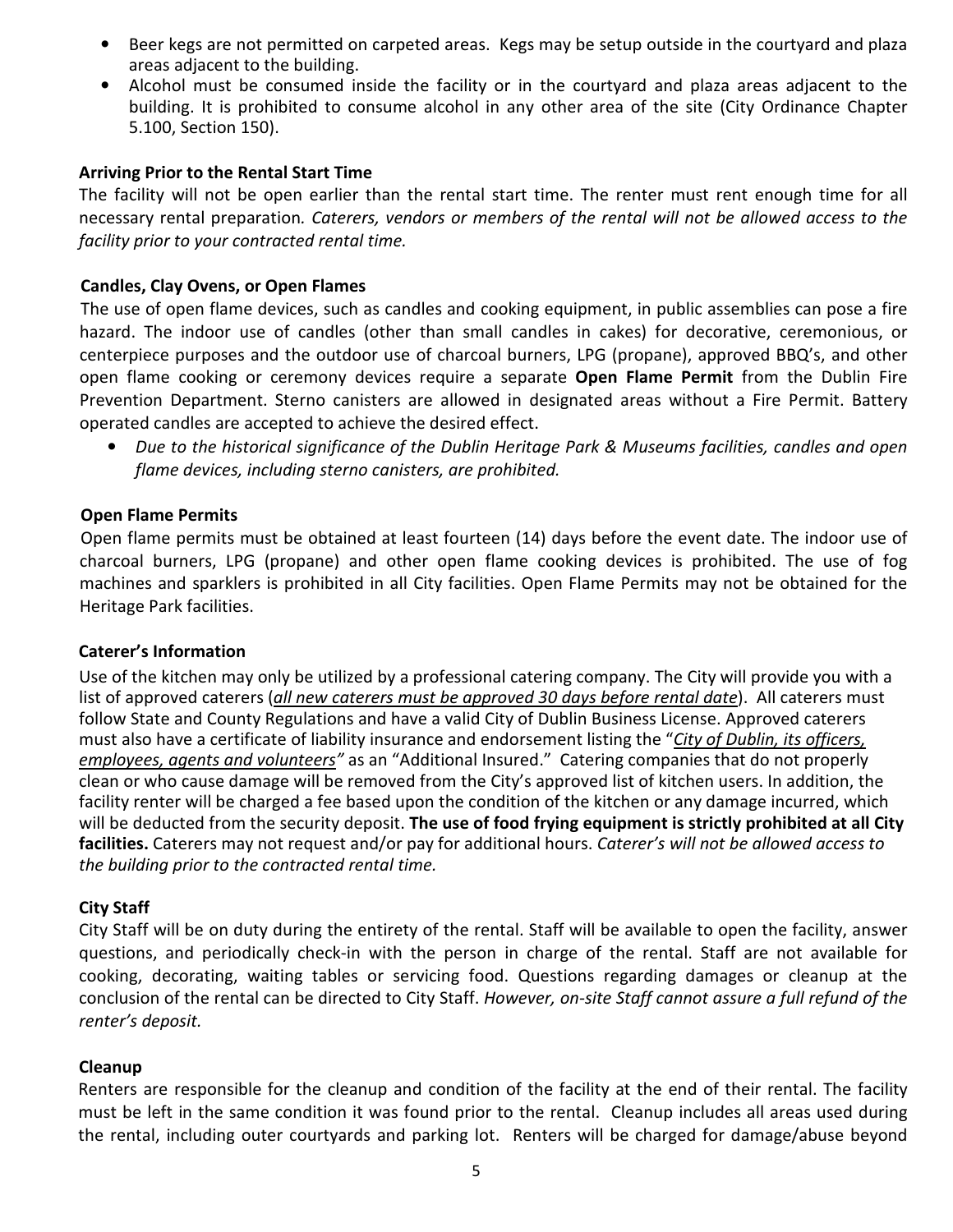normal wear and tear, and for additional clean-up, if required. These charges will be deducted from the security deposit. **City Staff will not clean for renter after the event.**

The renter's responsibilities for cleanup includes:

- All decorations and rental equipment removed.
- All food removed.
- All garbage cans emptied and disposed of in appropriate dumpsters.
- All kitchen surfaces must be free of grease, food particles, and spills.
- All spills and debris cleaned from tables and chairs.
- All spills from floors or rugs cleaned. Spot mop and sweep, if necessary.
- All toilets flushed, and floors cleared of toilet paper and paper towels.
- Bar cleaned and wiped down.
- Coffee urn cleaned and turned off (Shannon Center).
- Dishwasher cleaned and turned off (Senior and Shannon Center).
- Freezer and refrigerator cleaned and wiped down.
- Return chairs and tables to the original setup in all rooms used during the rental.

### **Crab Feed Requirements**

- Crab Feed rentals must secure a 4-yard dumpster from Amador Valley Industries (AVI), the trash company used in the City of Dublin, to be delivered on the day of their rental and scheduled for pickup the day following their rental (rentals on Saturday's will need to schedule a Monday pick-up). Proof of dumpster delivery and pick-up from AVI is required a month before the rental date. The AVI dumpster fee is approximately \$147 and the payment is required by AVI upon scheduling.
- Crab Feed rental carpet cleaning in Ambrose Hall is charged at \$50 per hour for labor. These costs will be withdrawn from the \$750 rental deposit to clean and restore the Ambrose Hall carpet to its prior condition. Charges to complete this work will be based on market rate.

### **Decorations**

All decorations must be either non-combustible or treated with State-approved flame-retardant solutions or processes. Violation of the below decorations information will result in the automatic forfeiture of the full rental deposit:

- City ladders are not available for public use. Please do not stand on tables or chairs. Any equipment brought into the facility must have protected feet (rubber or felt).
- No attaching decorations to any stage, curtain, batten, fixture, wall, ceiling, or cross beams.
- The use of tacks, tape, nails, staples, or putty on any walls is prohibited. It is prohibited to paste, tack, glue, or post any sign, placard, advertisement, or inscription or erect any sign at the site (per City Ordinance).
	- $\circ$  Small thumbtacks may be used on the "fabric walls" in the Civic Center, Library Community Room, and Shannon Community Center.
- Smoke/fog machines, bubbles, sparklers, dry ice, rice, birdseed, confetti (paper, plastic or metal), color packet/dye, flower petals, glitter, hay, sand, aerosol streamers and similar materials are prohibited inside or outside the facility, including on the Shannon Center bridge.
- Any plants or shrubs brought into the building must be in waterproof containers.
- The use of decals, powders, wax paint, etc., are prohibited on the floor areas of the facility.
- Mylar balloons are prohibited. Latex balloons may be used if they are weighted or secured.

### **Designated Representatives**

Identify two (2) representatives authorized to make decisions or respond to questions/problems on the day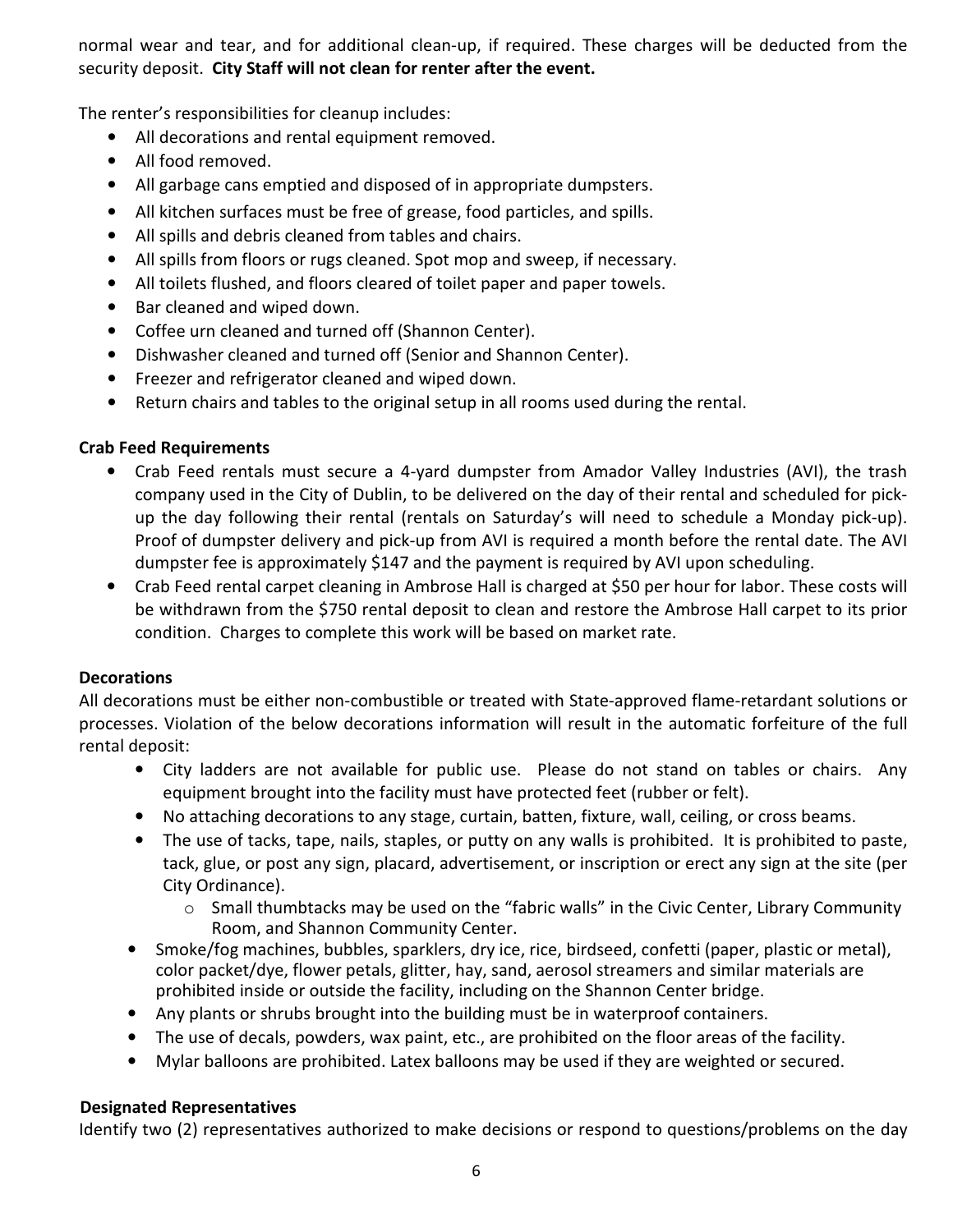### of the event.

#### **Equipment/Fountains/Ice Machine**

Kitchen storage cabinets, closets, kitchenware, and ice machine (Senior Center) are not available for use. Exterior fountains are not included in the rental. Guarantees cannot be made regarding the operation of the fountains during a specific event.

#### **Exit Doors and Paths**

Do not block or obstruct any hallway, corridor, vestibule, aisle, or exit door.

#### **Guests**

Renters are solely responsible and answerable for any and all accidents or injuries to person(s) or property resulting from the rental usage. Renter is responsible for the control and supervision of all people in attendance during the rental and shall ensure no damage is done to the facility, and that everyone conducts him/herself in an orderly manner.

### **Hand Cart/Dolly**

Must have large, clean rubber wheels, with all projecting edges protected, to move heavy objects (i.e. speakers, plants, or cases of food). Renter will be charged for any damage to the floor, stairs, or walls.

#### **Holiday Rentals**

City facilities are *not available* for rent on the following holidays: New Year's Eve, New Year's Day, Martin Luther King Jr. Day, President's Day, Easter Sunday, Memorial Day, 4<sup>th</sup> of July, Labor Day, Veterans Day, Thanksgiving Day, Day after Thanksgiving, Christmas Eve, and Christmas Day.

#### **Inappropriate Uses**

Any party or organization, political or otherwise, that advocates the overthrow of the government of the United States or the State of California by force, violence, or other unlawful means is deemed as inappropriate use.

### **Kitchen Use/Cleaning**

• **The Wave, Dublin Library, and Civic Center**  Food needs to be prepared off-site; there is no kitchen usage.

### • **Senior Center**

The kitchen is a 960-square foot functional catering kitchen that may only be rented in conjunction with the ballroom. No kitchen utensils will be available for your use. When leaving the kitchen, it should look the same as you received it. Use of the kitchen may only be utilized by a professional catering company; please refer to Caterer's Information.

### • **Shannon Community Center**

The kitchen is a 638-square foot functional catering kitchen that may only be rented in conjunction with Ambrose Hall. No kitchen utensils will be available for your use. When leaving the kitchen, it should look the same as you received it. Use of the kitchen may only be utilized by a professional catering company; please refer to Caterer's Information.

### • **Old St. Raymond Church and Sunday School Barn**

Food needs to be prepared off-site; there is no kitchen. Please refer to Candles, Clay Ovens, or Open Flames. Food may be brought in warming bins so as to keep food warm.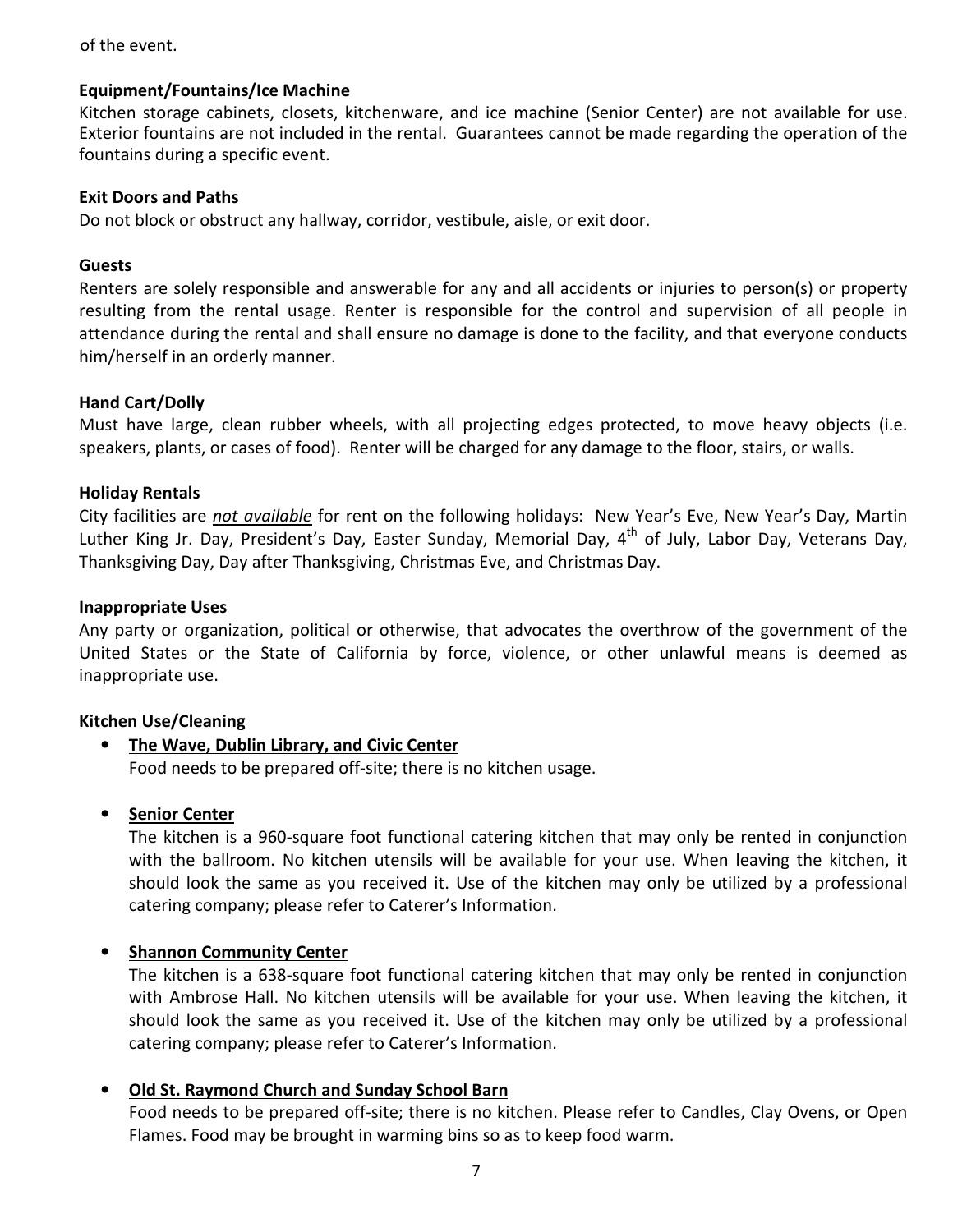If a kitchen is included in the rental, it is the renter's responsibility to clean the kitchen. Failure to clean the kitchen and leave it in the condition it was received will result in charges, which will be deducted from the rental deposit. **City Staff will not clean for you after your event.** The renter's responsibilities for clean-up includes:

- All food removed and properly disposed.
- All spills and debris on countertops, stove top, inside the oven, microwave, refrigerator/freezer cleaned. All food and beverages removed from the facility.
- All dishes, glassware and utensils removed from dishwashers.
- All garbage bags disposed in the appropriate dumpster.
	- $\circ$  Garbage bags will be provided. It is the renter's responsibility for bagging all garbage and properly disposing.

### **Loading/Unloading**

- *Shannon Community Center* Caterers may park in the caterer's area behind the back kitchen entrance. Renters may drop off decorations and other set-up items at the back of the facility. **Parking behind the building is for City Staff only**; all vehicles (renters and guests) must park in the front parking lot. *Vehicles parked in the back of the building during the rental will be reported to Dublin Police to be cited and the vehicle towed at owner's expense.*
- *Senior Center* Caterers may only park in the designated parking lot for the Senior Center. Caterers and/or renters may drop off food, decorations, or other set up items through the side entrance gate (inquire directly with Senior Center staff for permission/access), which allows access onto the back patio area. Once all items are unloaded, vehicles must park in the designated parking lot for the Senior Center. *Vehicles parked in the back of the building during the rental will be reported to Dublin Police to be cited and the vehicle towed at owner's expense.*
- *The Wave, Dublin Library, Civic Center, Old St. Raymond Church, and Sunday School Barn*Park in designated parking areas; please refer to Parking.

### **Office Supplies/Equipment**

Renters must provide their own supplies (stapler, tape, scissors, etc.) and equipment (ladders with rubber feet, easels, etc.) to complete decorating and registration for their event.

### **Overcrowding**

Events are limited to the number of attendees stated on the rental agreement. If an event exceeds the limit, the Fire Department may be called to reduce the overcrowded conditions. Renters will not be permitted to exceed the Fire Code Capacity of any room. Overcrowding is forbidden and will result in cancellation of the event and forfeiture of all fees paid.

### **Parking**

Restricted to designated areas only. Reserved parking is not provided, nor permitted. Vehicles parked illegally will be cited.

### **Recycling**

The City of Dublin supports efforts to protect the earth and environment through an intensive recycling program. Recycling containers are provided for cans, glass, hard plastic containers and cardboard. Organics containers are provided for food scraps, food soiled paper, and flowers. Guest and caterers should assist by using appropriate recycling containers in event rooms and dumpster area. Use of polystyrene (Styrofoam)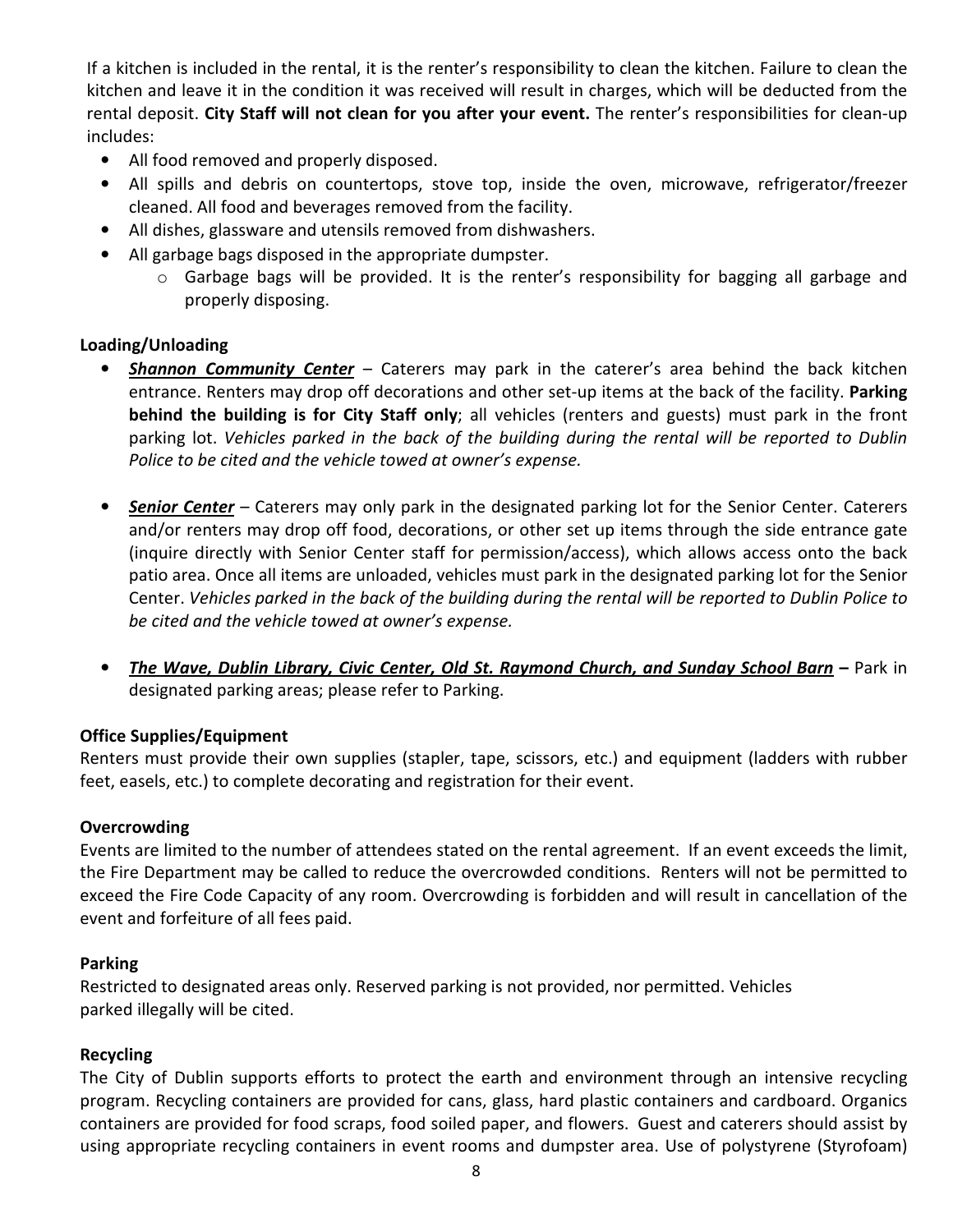cups, plates, etc. is prohibited per City Ordinance. Liners for the recycling, organics, and garbage containers will be provided. The renters will be responsible for sorting and bagging all discards and depositing them in the appropriate dumpsters.

### **Rental Changes and Modifications**

Any rental changes or modifications made seven (7) days or less prior to the rental date are not guaranteed and approval is at the discretion of the Parks and Community Services Director or designee.

### **Rental Time**

You must enter and leave within the time specified on your agreement, which includes set-up and clean-up (we recommend allowing one (1) hour for each). Events that exceed the scheduled rental time will be billed at **twice the hourly rental rate** for the additional time (no proration for partial hours or unused time). Only one (1) rental per day is permitted for facilities.

### **Setup/Equipment Needs**

The renter is responsible for scheduling an appointment to go over setup and equipment needs at least 30 days prior to the rental date.

### **Smoking**

**SMOKING IS PROHIBITED** within the interior of all City facilities and within 25 feet of every facility entrance (per City Ordinance). No smoking is allowed on the Heritage Park & Museums grounds.

### **Sound System**

A sound system is available with a built-in CD player at *Shannon Community Center, Senior Center, Old St. Raymond Church, and the Sunday School Barn*. The system has microphones (one is wireless) with an output line to use for an iPod, laptop, or additional CD player. The Library and Civic Center utilize an AV unit for sound.

### **Storage**

Storage is not available, neither before or after your event. At the conclusion of the event, all materials and supplies must be removed from the facility. The City is not responsible for items left after designated rental times.

### **Tables/Chairs**

Do not slide tables or stacked chairs across the floors. Do not stand, sit, or lie on tables.

### **Vehicles**

Driving or parking on sidewalks, pathways, patios, or turf areas is prohibited.

### *Requests for exception to the Facility Rules must be submitted in writing to the Parks and Community Services Director, or his/her designee, no later than one (1) month prior to the requested rental date. The City reserves the right to book additional events before or after applicants confirmed rental time.*

**The City of Dublin** reserves the right to deny the use of any Dublin Facility due to any person or group if such use is deemed to be contrary to the best interest of the City, the facility, and/or Dublin residents. Applicants should thoroughly review the Facility Reservation Policies and Rules to become familiar with all rental fees, policies and procedures.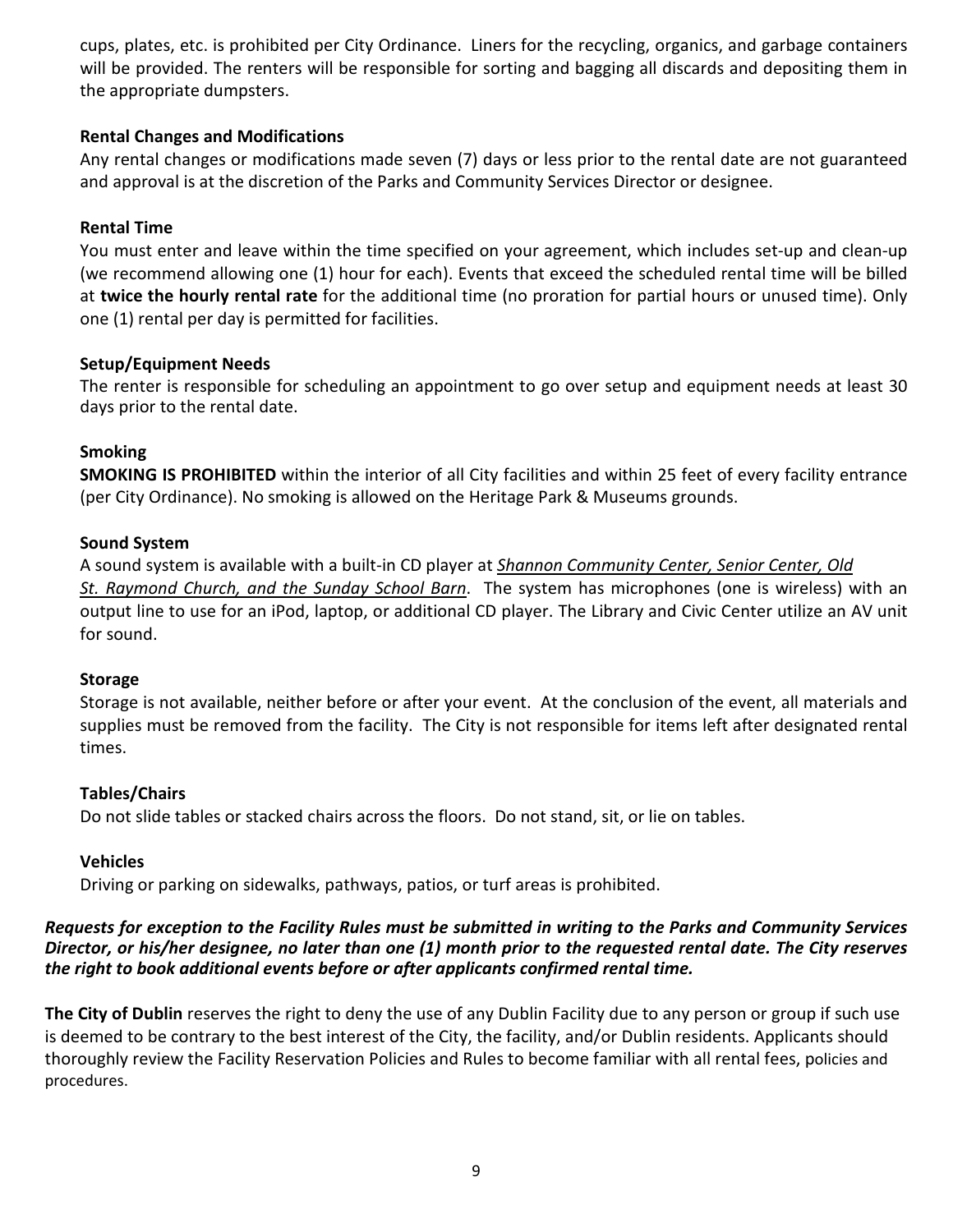

# **City of Dublin FACILITY RENTAL FEE SCHEDULE**

### **For all City of Dublin Facilities**

- The rental deposit is refundable provided there are no violations of the Facility Use Policy. This deposit may be used to cover charges for additional clean‐up, exceeding the scheduled time, damage to the facility or equipment, or cancellations.
- To qualify for the resident rate, the applicant must live or own property within the Dublin City Limits. Identification confirming residence address will be required (valid California Driver's license or current utility bill).
- Groups claiming Dublin residency must provide a current membership roster (51% of membership must own property or reside in Dublin).
- **Events that exceed the scheduled hours are charged twice the hourly rate.**

### **Fundraising**

A fundraiser is a rental at which admission is granted upon payment of a designated amount, a donation of an amount left to the discretion of the patron, or a rental at which funds are collected through any type of auction, raffle/door prize activity, or other means designated to generate monies to offset costs or to benefit a community or charitable agency of cause. Tickets may not be sold at the door unless applicant has received prior approval.

| <b>Hourly Fees</b><br>Rental Deposit (\$750) is due when the application is submitted |                                                               | <b>Ambrose Hall</b>                                                                                                                | <b>Multipurpose</b><br><b>Room</b> | Classroom |
|---------------------------------------------------------------------------------------|---------------------------------------------------------------|------------------------------------------------------------------------------------------------------------------------------------|------------------------------------|-----------|
| <b>Public Agencies and</b><br><b>Dublin Non-Profits</b>                               | Use during business hours<br>(Monday-Friday, 8:00 AM-5:00 PM) | Setup/takedown fee only of \$15 per hour per Facility<br>Attendant. Number of attendants depends on rooms used<br>and setup needs. |                                    |           |
|                                                                                       | Use outside of regular business hours                         | \$85                                                                                                                               | \$24                               | \$14      |
|                                                                                       | Use for the purpose of fundraising                            | \$188                                                                                                                              | \$53                               | \$23      |
| <b>Resident</b>                                                                       | Resident individuals and groups                               | \$250                                                                                                                              | \$70                               | \$30      |
| <b>Non-Resident</b>                                                                   | Non-Resident individuals and groups                           | \$300                                                                                                                              | \$84                               | \$36      |
| <b>Commercial</b>                                                                     | Dublin-based business                                         | \$332                                                                                                                              | \$93                               | \$40      |
|                                                                                       | Non-Dublin-based business                                     | \$400                                                                                                                              | \$112                              | \$48      |

### **Shannon Community Center Rental Fees**

### **Senior Center Rental Fees**

| <b>Hourly Fees</b><br>Rental Deposit (\$500) is due when the application is submitted |                                       | <b>Ballroom</b> | Lounge | <b>Classroom A</b> | <b>Meeting</b><br>Room |
|---------------------------------------------------------------------------------------|---------------------------------------|-----------------|--------|--------------------|------------------------|
| <b>Public Agencies and</b>                                                            | Use outside of regular business hours | \$46            | \$12   | \$9                | \$4                    |
| <b>Dublin Non-Profits</b>                                                             | (Monday-Friday, 9:00 AM-4:00 PM)      |                 |        |                    |                        |
|                                                                                       | Use for the purpose of fundraising    | \$139           | 36     | \$28               | \$13                   |
| <b>Residents</b>                                                                      | Resident individuals or other groups  | \$185           | \$48   | \$37               | \$17                   |
| <b>Non-Residents</b>                                                                  | Non-Resident individuals or groups    | \$222           | \$58   | \$44               | \$20                   |
| Commercial                                                                            | Dublin-based business                 | \$246           | \$64   | \$49               | \$22                   |
|                                                                                       | Non-Dublin-based business             | \$296           | \$77   | \$59               | \$27                   |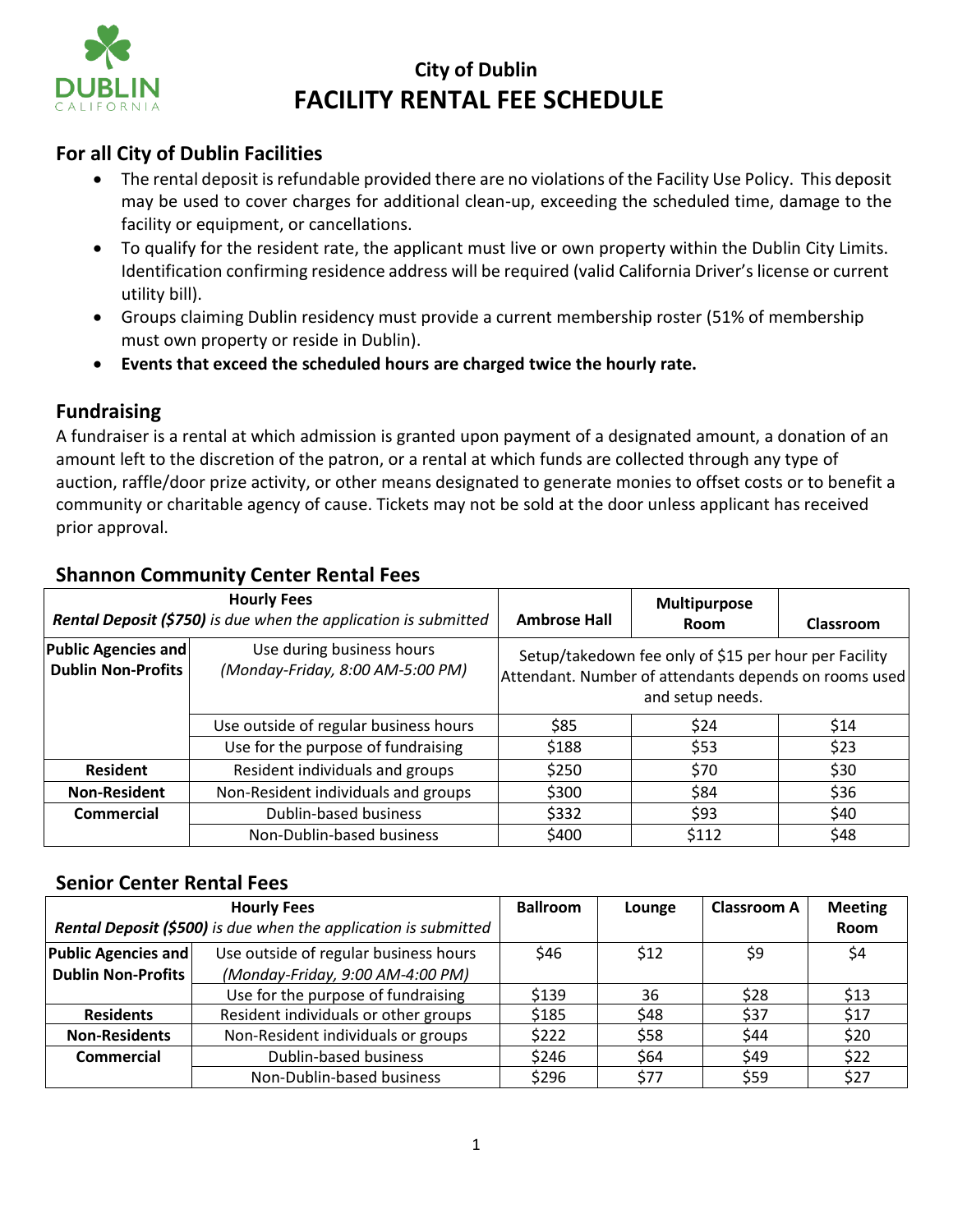### **Heritage Park Rental Fees**

|                                       | <b>Hourly Fees*</b>                                     | <b>St. Raymond Church</b>                  | <b>Sunday School Barn</b>                             |  |
|---------------------------------------|---------------------------------------------------------|--------------------------------------------|-------------------------------------------------------|--|
|                                       | Rental Deposit is due when the application is submitted |                                            |                                                       |  |
|                                       | (\$500 for Kolb Barn; \$250 for St. Raymond Church)     |                                            |                                                       |  |
| <b>Public Agencies and</b>            | Use during business hours                               |                                            | Setup/takedown fee only of \$15 per hour per Facility |  |
| <b>Dublin Non-Profits</b>             | (Monday-Friday, 8:00 AM-5:00 PM)                        | Attendant. Number of Attendants depends on |                                                       |  |
|                                       |                                                         | rooms used and setup needs.                |                                                       |  |
| Use outside of regular business hours |                                                         | \$15                                       | \$25                                                  |  |
|                                       | Use for the purpose of fundraising                      | \$45                                       | \$76                                                  |  |
| <b>Residents</b>                      | Resident individuals and groups                         | \$60                                       | \$100                                                 |  |
| <b>Non-Residents</b>                  | Non-Resident individuals and groups                     | \$72                                       | \$120                                                 |  |
| Commercial                            | Dublin-based business                                   | \$80                                       |                                                       |  |
|                                       | Non-Dublin-based business                               | \$96                                       | \$161                                                 |  |

*\*10% discount on hourly rental rates when multiple rooms are rented* 

### **The Wave Rental Fees**

| <b>Hourly Fees</b>                                                     | The Wave Community Room |
|------------------------------------------------------------------------|-------------------------|
| <b>Rental Deposit (\$250)</b> is due when the application is submitted |                         |
| <b>Public Agencies, Dublin Non-Profits and Residents</b>               | \$100                   |
| <b>Non-Residents</b>                                                   | \$118                   |
| Commercial                                                             | \$154                   |

## **Civic Center and Library Rental Fees**

| <b>Hourly Fees</b><br><b>Rental Deposit (\$250)</b> is due when the application is submitted |                                     | <b>Library Community Room</b><br><b>Library Program Room</b><br><b>Regional Meeting Room</b> |
|----------------------------------------------------------------------------------------------|-------------------------------------|----------------------------------------------------------------------------------------------|
| <b>Public Agencies</b><br>and Dublin                                                         | Monday-Sunday                       | No fee. The security deposit is also waived for<br>conducting a meeting of the organization  |
| <b>Non-Profits</b>                                                                           | Use for the purpose of fundraising  | \$68                                                                                         |
| <b>Residents</b>                                                                             | Resident individuals and groups     | \$90                                                                                         |
| Non-Residents                                                                                | Non-Resident individuals and groups | \$108                                                                                        |
| Commercial                                                                                   | Dublin-based business               | \$120                                                                                        |
|                                                                                              | Non-Dublin-based business           | \$144                                                                                        |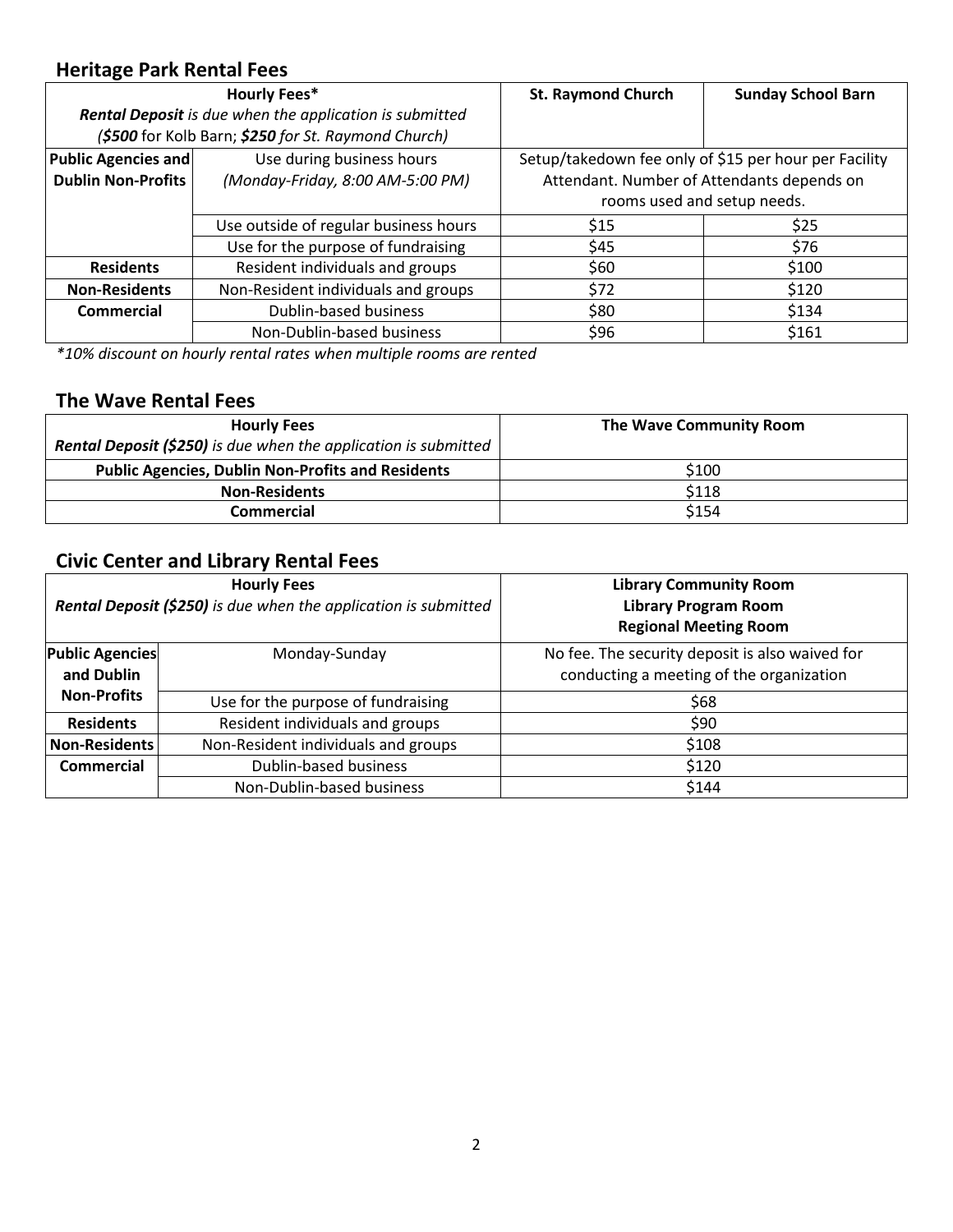

# **City of Dublin FACILITY ROOM DESCRIPTIONS, CAPACITY, AND EQUIPMENT**

### **SHANNON COMMUNITY CENTER**

### **Ambrose Hall (banquet hall)**

- Ambrose Hall is 5,940-square foot room with ceiling to floor windows looking out to the creek and park. Rental of this room includes use of the pre-function area (1,940 square-foot lobby), catering kitchen, and the adjacent outdoor patio area.
- *Capacity: dining 300 or assembly 300 (with tables and chairs)*

#### **Multipurpose Room**

- The multipurpose room is 1,275-square foot room with windows facing northeast to picturesque Mount Diablo. This room must be rented with Ambrose Hall Friday through Sunday.
- *Capacity: dining/classroom 85 (with tables and chairs), and assembly 182 (without tables and chairs).*

#### **Classroom**

- The classroom is 546-square feet and must be rented in conjunction with Ambrose Hall Friday through Sunday.
- *Capacity: dining/classroom 30 (with tables and chairs), and assembly 78 (without tables and chairs).*

### **Catering Kitchen**

• Use of the kitchen is only available for use in conjunction with the rental of Ambrose Hall. The kitchen is a 638-square foot (18'x35') functional catering kitchen adjacent to Ambrose Hall. The kitchen features a six‐burner gas stove with two ovens and a griddle, two microwaves, large commercial refrigerator and freezer units, ice maker, full dishwashing area, five sinks including one with garbage disposal, and electric countertop food warmers. Applicants must provide trays for steamer units. *The use of food frying equipment is strictly prohibited at all City facilities.*

### **Available Equipment**

### **Ambrose**

- Rectangular tables  $(36" \times 72") 20$
- Round tables  $(72'')$  33
- Banquet chairs 300
- One round cake table (48")
- One podium
- LCD projector and screen
- AV sound system
- One portable wood bar (72")
- One portable dance floor maximum size is 18'x27', assembled in sections that can accommodate up to 140 dancers. *Rental fee of \$100*.
- One portable stage maximum size is 16'x16' in 4'x8' sections. *Rental fee of \$100*.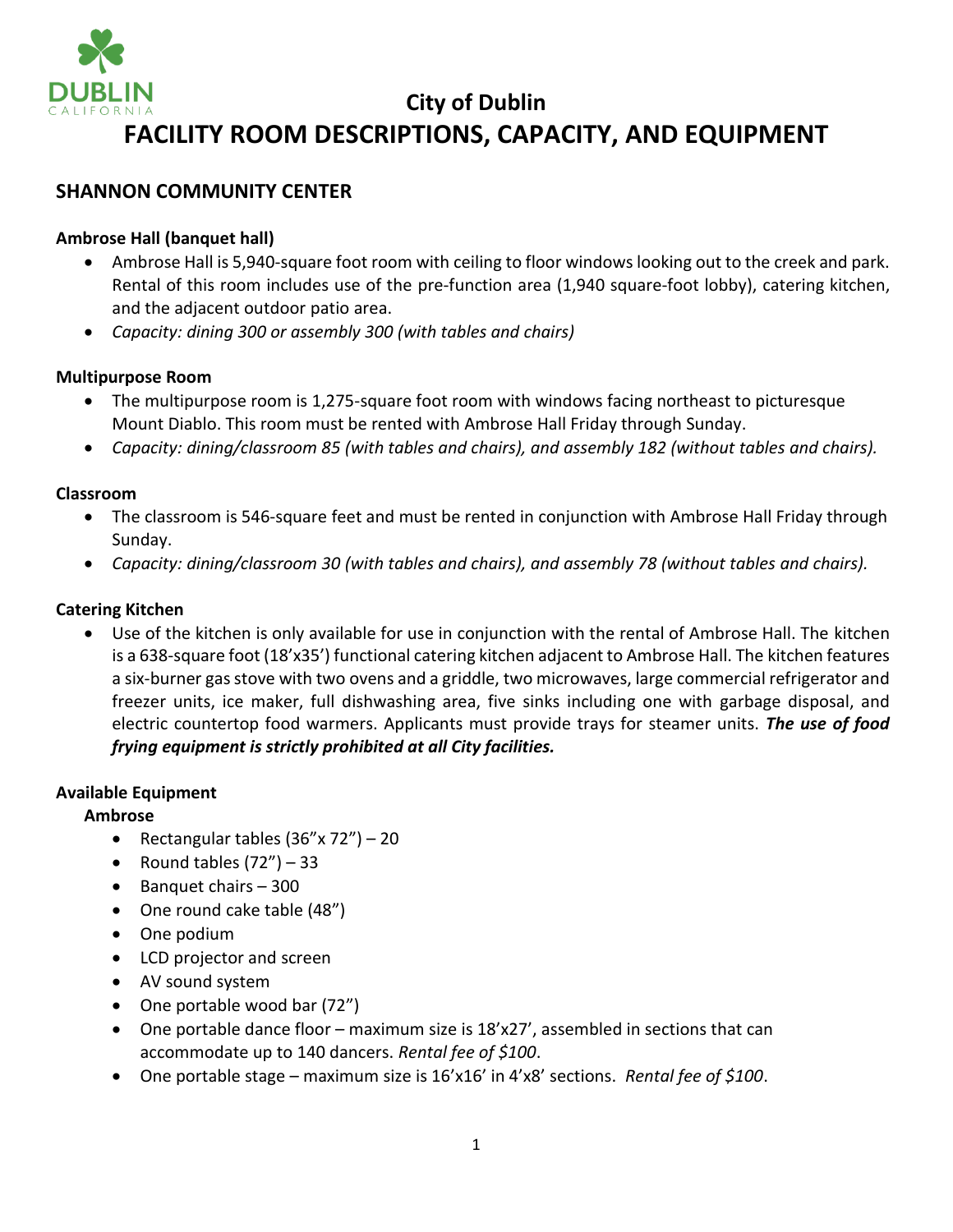### **Multipurpose Room**

- Rectangular tables  $(36" \times 72") 15$
- $\bullet$  Chairs 30
- Ballet bar with mirrors
- Portable dry erase board

### **Classroom**

- Rectangular tables  $(36" \times 72") 5$
- Chairs 20
- LCD projector and screen
- Portable dry erase board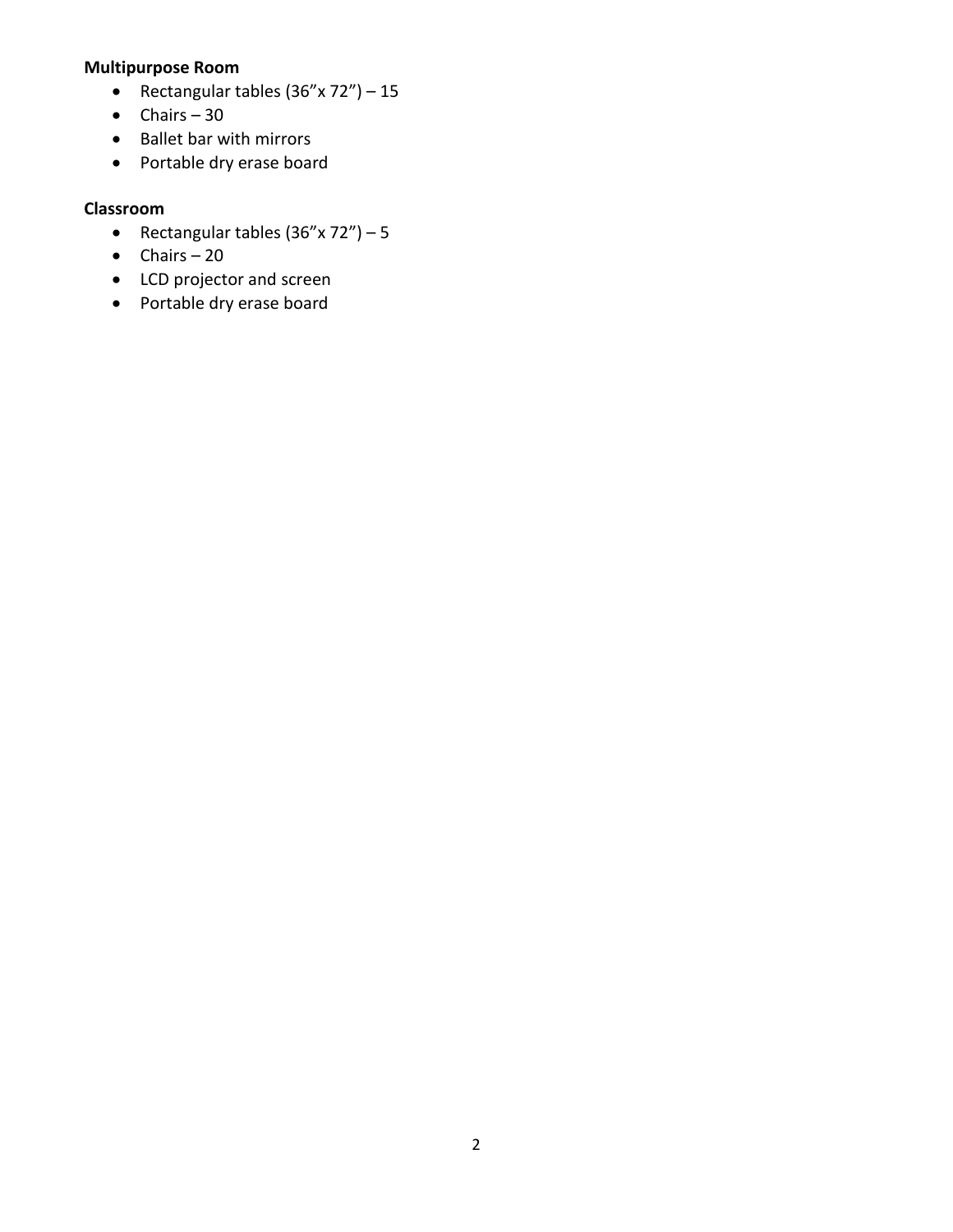### **DUBLIN SENIOR CENTER**

### **Ballroom and Pre-Function Area**

- The ballroom is a 4,270-square foot room with bamboo wood floors, a raised platform stage, casual seating nook, drop-down video screen, wireless microphone, and access to two outdoor patios. The ballroom can be divided in half if needed. Use of the pre‐function area adjacent to the ballroom is included in the rental of the ballroom. The pre-function area is a large space suitable for a social hour prior to an event, or for locating a grand buffet.
- *Capacity: dining 200 (tables and chairs with dance space), and assembly 250 (chairs only).*

### **Classroom A**

- Classroom A is a 950-square foot carpeted room adjacent to the lounge. This is an ideal space for offering additional activities besides dining as part of your event. Classroom A is not available for dining. Classroom A may only be rented in conjunction with the Lounge Area and Ballroom.
- *Capacity: 63 (tables and chairs).*

### **Lounge Area**

- The lounge area is a 740-square foot carpeted room with a fireplace and lounge furniture. The area is suitable for a social hour before an event. The lounge area is not available for dining. The lounge area may only be rented in conjunction with the ballroom.
- *Capacity: 49 (tables and chairs).*

### **Meeting Room**

- The meeting room is a 400-square foot carpeted room adjacent to the pre-function area. The room is suitable as an event staging area or bridal party room. The meeting room may only be rented in conjunction with the ballroom.
- *Capacity: 12 (table and chairs).*

### **Catering Kitchen**

• The kitchen is only available for use in conjunction with the rental of the ballroom. The kitchen is a 950-square foot functional catering kitchen adjacent to the ballroom. The kitchen features large commercial refrigerator and freezer units, a combination convection/steamer oven, eight‐burner gas stove and oven, and a griddle. The center island features steamer tables, soup warmers, two microwaves, and a heating lamp. There is a full-featured dishwashing area as well. Applicant must provide trays for steamer table and soup warmer units. *The use of food frying equipment is strictly prohibited at all City facilities.*

### **Available Equipment**

### **Ballroom and Pre-Function Area**

- Rectangular tables  $(96'' \times 30'') 2$
- Rectangular tables  $(72'' \times 30'') 10$
- Rectangular tables  $(60'' \times 30'') 25$
- Round tables  $(60'') 26$
- Banquet chairs 250
- Built-in stage and dance floor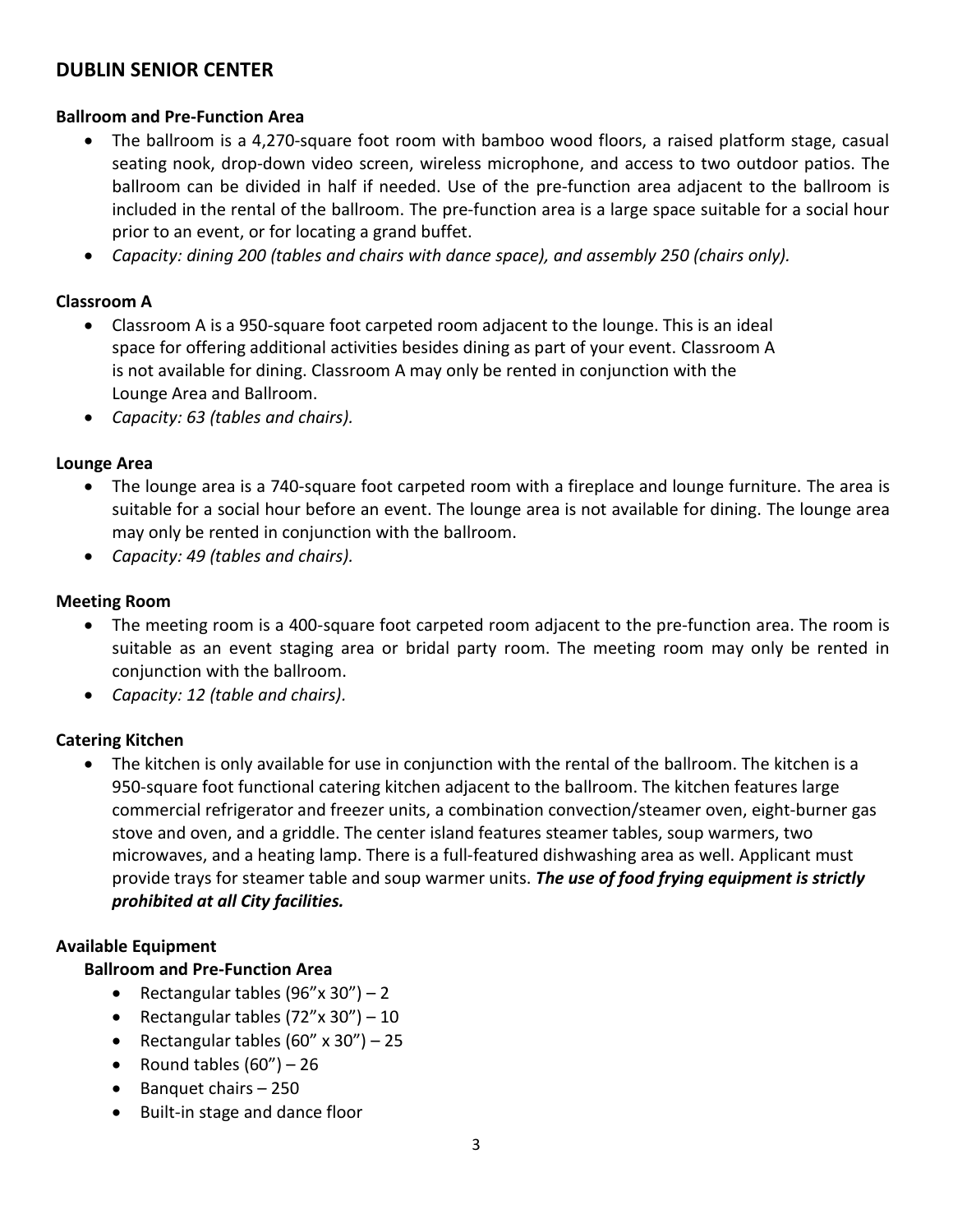- Built-in screen
- AV sound system

### **Classroom A and Lounge Area**

- Square tables  $(42'' \times 42'') 12$
- Padded wood chairs with arms 32
- Couches  $-2$
- $\bullet$  Club chairs  $-4$

### **Meeting Room**

- Square tables  $(48" \times 48") 3$
- Conference chairs  $-12$

### **Patio**

• 4 benches, 8 chairs, 4 rockers, 5 umbrellas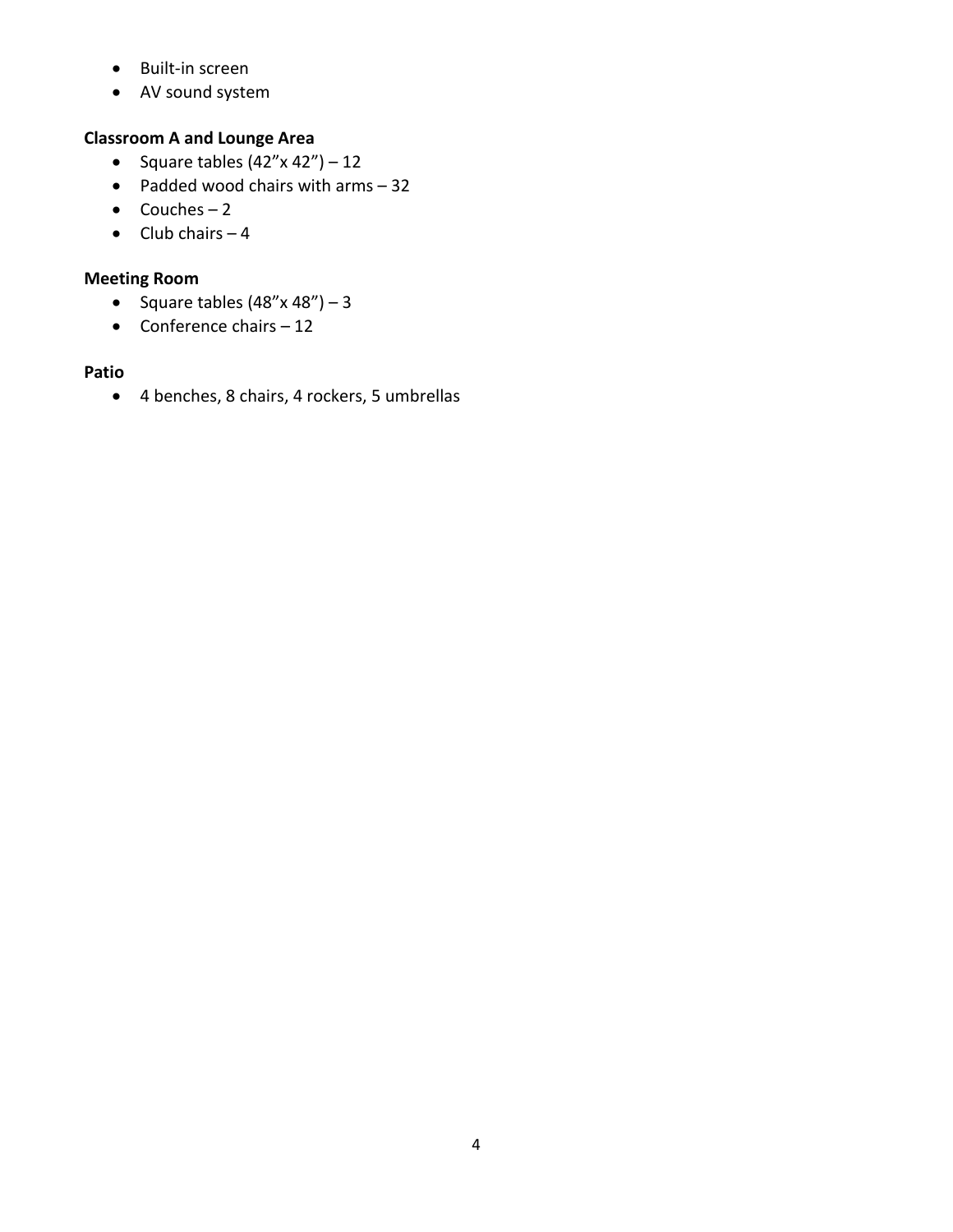### **HERITAGE PARK AND MUSEUMS CHURCH AND BARN**

### **Old St. Raymond Church**

- Built by Dublin pioneers in 1859, Old St. Raymond Church is the oldest wooden church in California. No longer functioning as a religious institution, the little church stands in its original setting, its bell proudly pealing over the community. Old St. Raymond Church is available for community and private use. The intimate, historical setting is ideal for small weddings, baptisms, recitals, funerals, memorials, choral groups, religious services, and lectures. Rental of the church includes use of the adjacent paved courtyard.
- *Capacity: 68*

### **Sunday School Barn**

- The Sunday School Barn is 1,317-square foot large open room and stage with a built-in lighting and sound system. Rental of the Sunday School Barn includes the Heritage Park front lawn area, which includes a large grass area facing Donlon Way that can accommodate an outdoor tent (tents require written approval of the Parks and Community Services Director or designee; depending of the size of the tent a permit may be required from the Fire Prevention Division).
- *Capacity: dining 88 (tables and chairs), and assembly 120 (chairs only).*

### **Available Equipment**

**St. Raymond Church** 

- $\bullet$  Pews  $-14$
- Sound system
- TV
- Piano

### **Sunday School Barn**

- Round tables  $(42"x42") 12$
- $\bullet$  Chairs  $-120$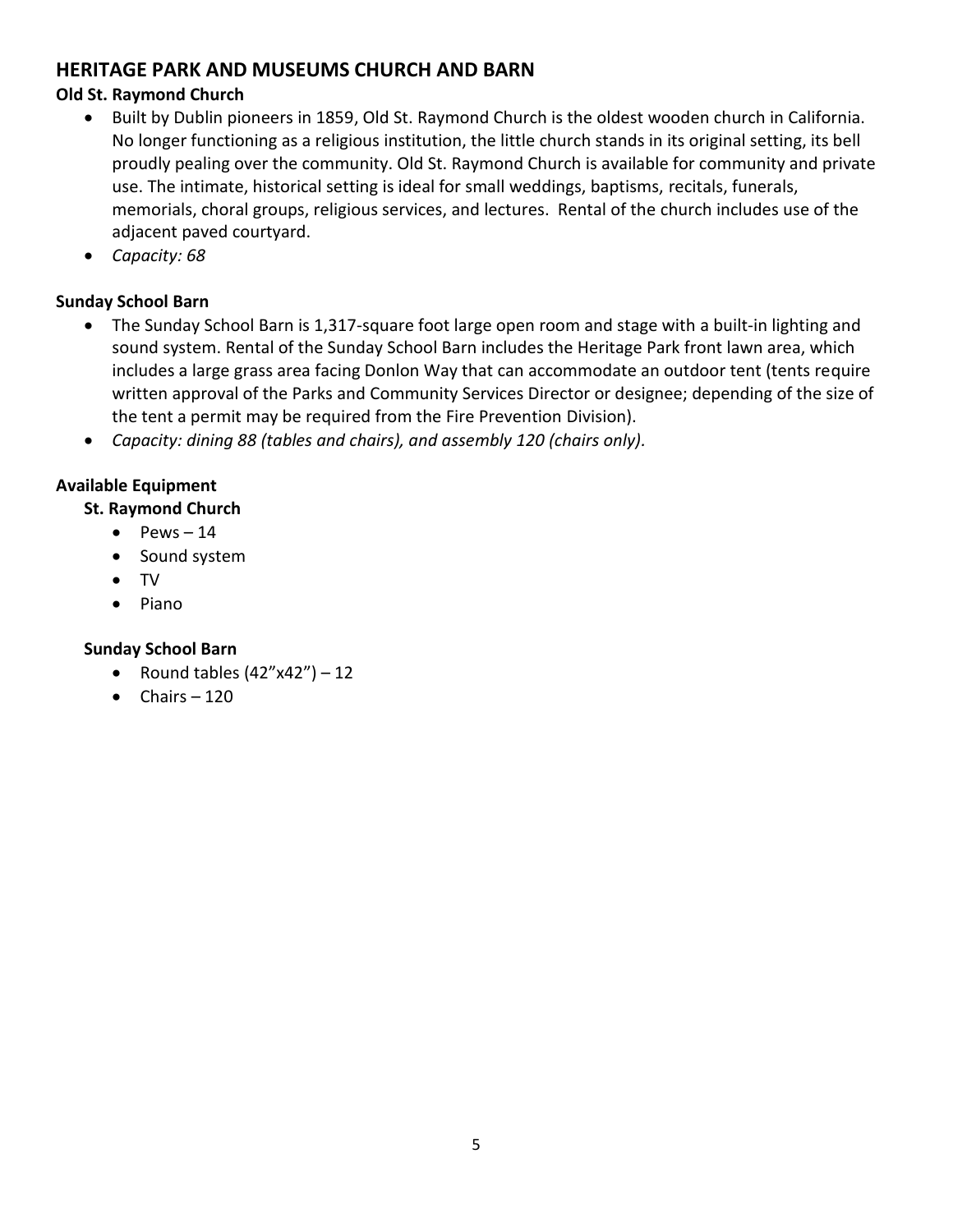### **DUBLIN PUBLIC LIBRARY AND CIVIC CENTER**

### **Library Community Room**

- The Community Room is an 1,830-square foot rectangular, carpeted room with a kitchenette and window that looks out to Dublin Sports Grounds. The room is equipped with a built in PA system, VCR, video projection system with inputs for a laptop (applicants must provide their own laptop and VGA cable with male connectors on both ends), hearing-impaired devices, and a presentation screen that drops down from the ceiling. The kitchenette features a refrigerator, microwave, sink with disposal, and countertops. Use of the Library lobby is included with use of the Community Room for uses scheduled outside of the Library's regular business hours (check for current Library schedule). Every effort will be made to provide the number of tables and chairs indicated. Applicant is responsible for providing equipment needed in addition to the equipment available from the City.
- *Capacity: dining 75 (tables and chairs), and assembly 80 (chairs only).*

### **Library Program Room**

- The Program Room is a 649-square foot carpeted room with a kitchenette and windows that look out to Dublin Sports Grounds.
- *Capacity: dining 24 (tables and chairs), and assembly 40 (chairs only).*

### **Regional Meeting Room**

- The Regional Meeting Room is a 1,250 square-foot rectangular carpeted room with a kitchenette and windows that look out to the Civic Center grounds and the clock tower. The room has a built-in presentation screen that drops down from the ceiling.
- *Capacity: dining 70 (tables and chairs with no buffet/dance space), and assembly 80 (chairs only).*

### **Available Equipment**

### **Library Community Room**

- Rectangular table  $(30'' \times 72'') 17$
- Stacking chairs (wood) 80
- Podium
- AV system

### **Library Program Room**

- Rectangular tables  $(30'' \times 72'') 8$
- Stacking chairs (wood) 40
- Whiteboard (markers and eraser not provided)
- Microwave
- Sink with disposal

### **Regional Meeting Room**

- Rectangular tables  $(3''x 6'') 12$
- Stacking chairs (wood) 80
- Portable podium
- Presentation equipment (computer/large screen/wireless keyboard and mouse)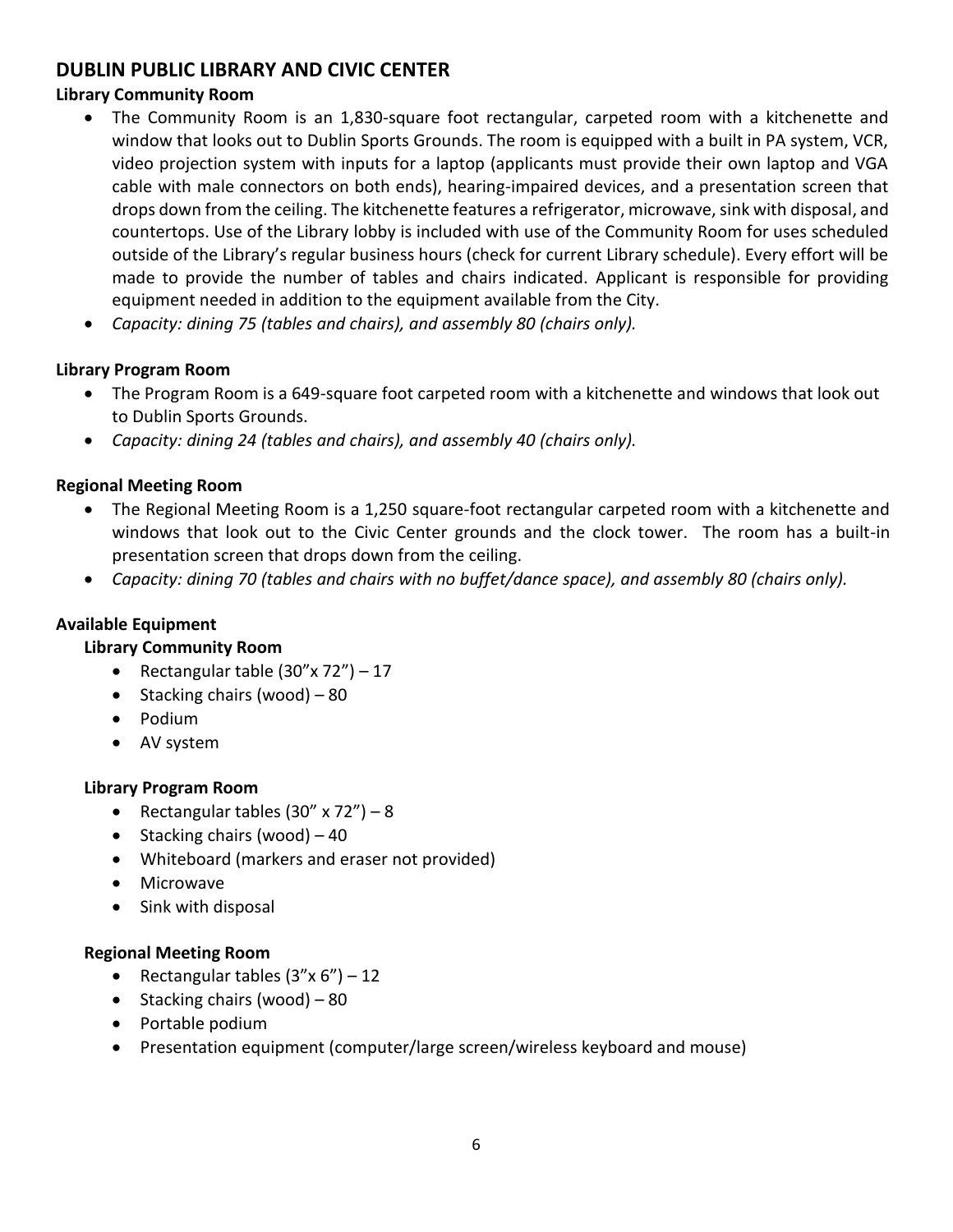### **THE WAVE**

### **The Wave Community Room**

- The Community Room is an 1,800-square foot, square room, surrounded by windows that face The Wave Waterpark and Emerald Glen Park. The room is equipped with digital connection, a 70-inch monitor, and integrated sound system.
- *Capacity: dining 60 (tables and chairs), and assembly 150 (chairs only).*

### **Available Equipment**

- Rectangular tables  $(36" \times 72") 20$
- Stacking chairs (plastic)  $-60$
- Portable podium
- Presentation equipment (computer/large screen/wireless keyboard and mouse)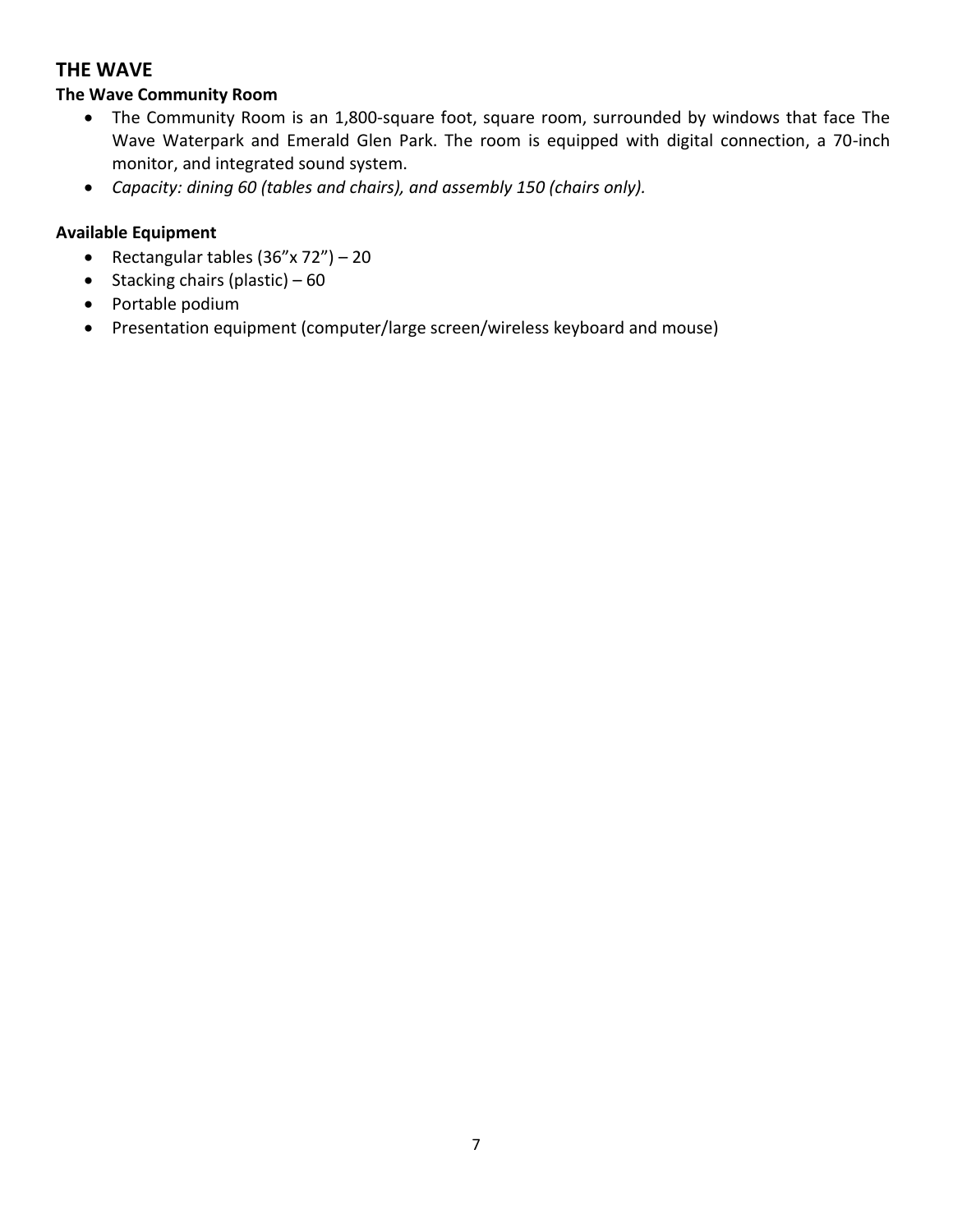

# **FACILITY RENTAL City of Dublin Parks and Community Services Department BEFORE AND AFTER CHECKLIST**

### **Events that exceed the scheduled hours will be charged twice the hourly rate and still need to vacate immediately. CUSTOMER'S INITIALS: \_\_\_\_\_\_\_\_\_**

**Friday/Saturday Events must end at 12:00 AM and Sunday–Thursday events must end at 10:00 PM.** 

|                                                                                                                                     |                      |                                                 |                              |               |                   | RENTAL DATE: __________________ATTENDANCE: _________________ DAY OF EVENT PERSON: ____________________________                                                                                                                 |  |
|-------------------------------------------------------------------------------------------------------------------------------------|----------------------|-------------------------------------------------|------------------------------|---------------|-------------------|--------------------------------------------------------------------------------------------------------------------------------------------------------------------------------------------------------------------------------|--|
| RENTAL LOCATION: (circle one) Shannon                                                                                               |                      |                                                 | Senior Center Heritage Civic |               |                   | Library                                                                                                                                                                                                                        |  |
|                                                                                                                                     |                      |                                                 |                              |               |                   | HALL/LOBBY HOURS: ______________________________CLASSROOM HOURS: ________________ PATIO HOURS: _______________                                                                                                                 |  |
| MULTI-PURPOSE HOURS: NOURS:                                                                                                         |                      |                                                 |                              |               |                   |                                                                                                                                                                                                                                |  |
| $\square$ STAGE                                                                                                                     | <b>Q DANCE FLOOR</b> | <b>SOUND SYSTEM</b>                             |                              | $\Box$ PODIUM | <b>LI</b> KITCHEN | $\Box$ LOUNGE                                                                                                                                                                                                                  |  |
| $\Box$ BAR (only available at Shannon and Heritage)                                                                                 |                      |                                                 | $\Box$ ABC $\Box$ POLICE LTR |               |                   |                                                                                                                                                                                                                                |  |
| <b>Q</b> DEPOSIT                                                                                                                    | $\Box$ PAYMENT       | $\Box$ FIRE PERMIT                              | INSURANCE/END.: CITY/PRIVATE |               |                   |                                                                                                                                                                                                                                |  |
| CATERERED/BRINGING FOOD:                                                                                                            |                      | YES/NO                                          |                              |               |                   |                                                                                                                                                                                                                                |  |
| ALCOHOL (SERVED/SOLD):                                                                                                              |                      | YES/NO                                          |                              |               |                   | DATE OF LAST KITCHEN ORIENTATION: [1997] [1998] [1998] [1998] [1999] [1999] [1999] [1999] [1999] [1999] [1999] [1999] [1999] [1999] [1999] [1999] [1999] [1999] [1999] [1999] [1999] [1999] [1999] [1999] [1999] [1999] [1999] |  |
| DJ/BAND:                                                                                                                            |                      | YES/NO                                          |                              |               |                   |                                                                                                                                                                                                                                |  |
| Do not permit access to rooms not pre-approved and paid for (only exception - City of Dublin use).<br><b>BEFORE EVENT CHECKLIST</b> |                      |                                                 | <b>YES</b>                   | <b>NO</b>     | N/A               | Do not permit early access or to vacate late (changes in hours requires pre-approval and payment in advance).<br>IF NO, PLEASE EXPLAIN                                                                                         |  |
| Floors and carpet clean (all areas)                                                                                                 |                      |                                                 |                              |               |                   |                                                                                                                                                                                                                                |  |
| _Tables and chairs clean<br>Kitchen counters clean                                                                                  |                      |                                                 |                              |               |                   |                                                                                                                                                                                                                                |  |
| Chairs in main hall seating area clean                                                                                              |                      |                                                 |                              |               |                   |                                                                                                                                                                                                                                |  |
| _Refrigerator clean and cleared of stored food etc.                                                                                 |                      |                                                 |                              |               |                   |                                                                                                                                                                                                                                |  |
| Freezer clean and cleared of bagged ice, etc.                                                                                       |                      |                                                 |                              |               |                   |                                                                                                                                                                                                                                |  |
|                                                                                                                                     |                      | Sinks clean and disposal cleared of food debris |                              |               |                   | the control of the control of the control of the control of the control of the control of                                                                                                                                      |  |
| Gas stove top, oven, and griddle clean                                                                                              |                      |                                                 |                              |               |                   |                                                                                                                                                                                                                                |  |
| Microwaves clean<br>Dishwasher clean                                                                                                |                      |                                                 |                              |               |                   |                                                                                                                                                                                                                                |  |
| Courtyard and patio clean                                                                                                           |                      |                                                 |                              |               |                   |                                                                                                                                                                                                                                |  |
| Parking lot clean of paper, bottles, etc.                                                                                           |                      |                                                 |                              |               |                   |                                                                                                                                                                                                                                |  |
| Garbage bags taken to dumpster                                                                                                      |                      |                                                 |                              |               |                   |                                                                                                                                                                                                                                |  |
|                                                                                                                                     |                      | Bathroom tissue/hand towels/soap in bathrooms   |                              |               |                   |                                                                                                                                                                                                                                |  |

\_\_\_\_\_\_\_\_\_\_\_\_\_\_\_\_\_\_\_\_\_\_\_\_\_\_\_\_\_\_\_\_\_\_\_\_\_\_\_\_\_\_\_\_\_\_\_\_\_\_\_\_\_\_\_\_\_\_\_\_\_\_\_\_\_\_\_\_\_\_\_\_\_\_\_\_\_\_\_\_\_\_\_\_\_\_\_\_\_\_\_\_\_\_\_\_\_\_\_\_\_\_\_\_\_ \_\_\_\_\_\_\_\_\_\_\_\_\_\_\_\_\_\_\_\_\_\_\_\_\_\_\_\_\_\_\_\_\_\_\_\_\_\_\_\_\_\_\_\_\_\_\_\_\_\_\_\_\_\_\_\_\_\_\_\_\_\_\_\_\_\_\_\_\_\_\_\_\_\_\_\_\_\_\_\_\_\_\_\_\_\_\_\_\_\_\_\_\_\_\_\_\_\_\_\_\_\_\_\_\_ \_\_\_\_\_\_\_\_\_\_\_\_\_\_\_\_\_\_\_\_\_\_\_\_\_\_\_\_\_\_\_\_\_\_\_\_\_\_\_\_\_\_\_\_\_\_\_\_\_\_\_\_\_\_\_\_\_\_\_\_\_\_\_\_\_\_\_\_\_\_\_\_\_\_\_\_\_\_\_\_\_\_\_\_\_\_\_\_\_\_\_\_\_\_\_\_\_\_\_\_\_\_\_\_\_

#### **EXISTING DAMAGES AND/OR CONDITIONS OF THE FACLITY AND EQUIPMENT**

| Equipment is in "good" condition | Facility is in "good/clean" condition   |
|----------------------------------|-----------------------------------------|
| Equipment is in "poor" condition | Facility is in "poor/unclean" condition |
| Equipment damages                | <b>Facility damages</b>                 |

#### **COMMENTS**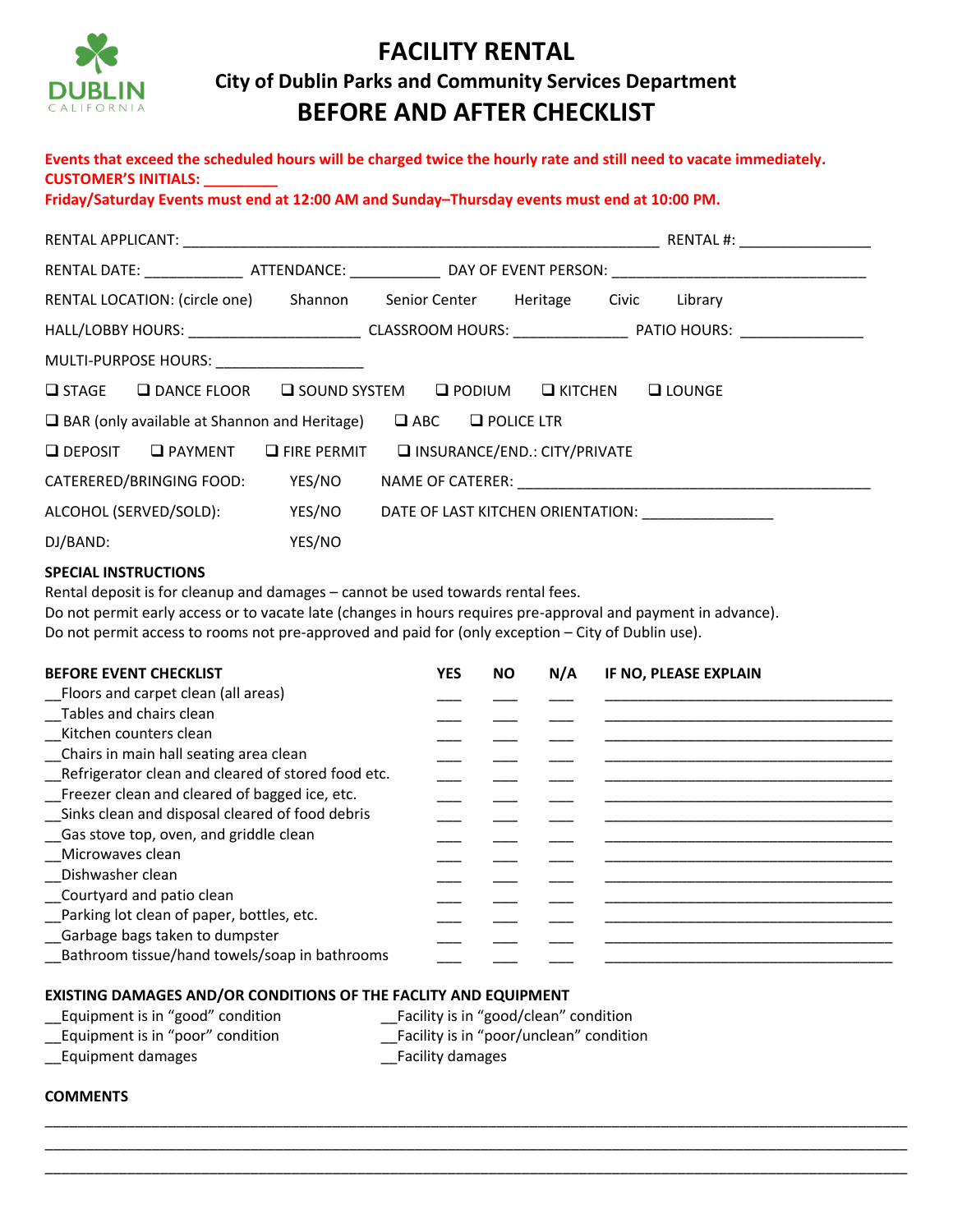| <b>AFTER EVENT CHECKLIST</b>                                                                             | <b>YES</b> | <b>NO</b> | N/A | IF NO, PLEASE EXPLAIN |
|----------------------------------------------------------------------------------------------------------|------------|-----------|-----|-----------------------|
| Floors and carpet clean (all areas)                                                                      |            |           |     |                       |
| Tables and chairs clean                                                                                  |            |           |     |                       |
| Kitchen counters clean                                                                                   |            |           |     |                       |
| Chairs in main hall seating area clean                                                                   |            |           |     |                       |
| Refrigerator clean and cleared of stored food                                                            |            |           |     |                       |
| Freezer clean and cleared of bagged ice, etc.                                                            |            |           |     |                       |
| Sink clean and disposal cleared of food debris                                                           |            |           |     |                       |
| Gas stove top, oven and griddle clean                                                                    |            |           |     |                       |
| Microwaves clean                                                                                         |            |           |     |                       |
| Dishwasher clean                                                                                         |            |           |     |                       |
| Courtyards/patio clean                                                                                   |            |           |     |                       |
| Parking lot clean of paper, bottles, etc.                                                                |            |           |     |                       |
|                                                                                                          |            |           |     |                       |
| Garbage bags taken to dumpster                                                                           |            |           |     |                       |
| Recycling/organics in appropriate dumpsters                                                              |            |           |     |                       |
| Bathroom clean                                                                                           |            |           |     |                       |
| Decorations removed from facility                                                                        |            |           |     |                       |
| Rental equipment removed from facility                                                                   |            |           |     |                       |
|                                                                                                          |            |           |     |                       |
| <b>RENTAL OVERTIME</b><br>_Caterer (and/or florist, rental equipment delivery etc.) accessed facility at |            |           |     | PM.<br>AM.            |

\_\_\_\_\_\_\_\_\_\_\_\_\_\_\_\_\_\_\_\_\_\_\_\_\_\_\_\_\_\_\_\_\_\_\_\_\_\_\_\_\_\_\_\_\_\_\_\_\_\_\_\_\_\_\_\_\_\_\_\_\_\_\_\_\_\_\_\_\_\_\_\_\_\_\_\_\_\_\_\_\_\_\_\_\_\_\_\_\_\_\_\_\_\_\_\_\_\_\_\_\_\_\_\_\_

\_Rental did not vacate the premises until \_\_\_\_\_\_\_\_\_\_\_\_\_AM \_\_\_\_\_\_\_\_\_PM. \*\*\*\* NEED FOR CUSTOMER REFUND\*\*\*\*

\_\_If renter or vendors stayed past scheduled time, how long? \_\_\_\_\_\_\_\_\_\_\_\_\_\_\_minutes.

#### **NO CLEANUP PERFORMED**

\_\_RENTAL VACATED THE PREMISES WITHOUT PERFORMING ANY CLEANUP OF THE FACIILTY. DEPOSIT TO BE FORFEITED.

### **CLEANUP RATED AS \_\_\_Satisfactory \_\_\_Unsatisfactory**

Applicants should be advised of the status of their cleanup at the time they vacate the premises.

If "satisfactory" inform the applicant. A refund will be processed within 30 days.

If "unsatisfactory" inform applicant the following:

- 1) The "after" clean-up checklist will be forwarded to the Supervisor for review.
- 2) They will be given the opportunity to provide input before the Supervisor makes a determination on the status of the security deposit and/or if additional fees should be charged.

#### **NOTE ANY DAMAGES AND/OR UNSATISFACTORY CONDITIONS OF THE FACLITY AND EQUIPMENT**

| ___Equipment was left in "good" condition | Facility was left in "good/clean" condition |
|-------------------------------------------|---------------------------------------------|
|                                           |                                             |

Lauipment was left in "poor" condition errors and the Laurent Castelity was left in "poor/unclean" condition

Laurality damages and the control of the control of the control of the control of the control of the control of the control of the control of the control of the control of the control of the control of the control of the c

Use this space to provide specific information regarding any "poor/unclean conditions and damages" **OR** to provide any comments on the rental that you feel staff should be aware of:

\_\_\_\_\_\_\_\_\_\_\_\_\_\_\_\_\_\_\_\_\_\_\_\_\_\_\_\_\_\_\_\_\_\_\_\_\_\_\_\_\_\_\_\_\_\_\_\_\_\_\_\_\_\_\_\_\_\_\_\_\_\_\_\_\_\_\_\_\_\_\_\_\_\_\_\_\_\_\_\_\_\_\_\_\_\_\_\_\_\_\_\_\_\_\_\_\_\_\_\_\_\_\_\_\_ \_\_\_\_\_\_\_\_\_\_\_\_\_\_\_\_\_\_\_\_\_\_\_\_\_\_\_\_\_\_\_\_\_\_\_\_\_\_\_\_\_\_\_\_\_\_\_\_\_\_\_\_\_\_\_\_\_\_\_\_\_\_\_\_\_\_\_\_\_\_\_\_\_\_\_\_\_\_\_\_\_\_\_\_\_\_\_\_\_\_\_\_\_\_\_\_\_\_\_\_\_\_\_\_\_ \_\_\_\_\_\_\_\_\_\_\_\_\_\_\_\_\_\_\_\_\_\_\_\_\_\_\_\_\_\_\_\_\_\_\_\_\_\_\_\_\_\_\_\_\_\_\_\_\_\_\_\_\_\_\_\_\_\_\_\_\_\_\_\_\_\_\_\_\_\_\_\_\_\_\_\_\_\_\_\_\_\_\_\_\_\_\_\_\_\_\_\_\_\_\_\_\_\_\_\_\_\_\_\_\_ \_\_\_\_\_\_\_\_\_\_\_\_\_\_\_\_\_\_\_\_\_\_\_\_\_\_\_\_\_\_\_\_\_\_\_\_\_\_\_\_\_\_\_\_\_\_\_\_\_\_\_\_\_\_\_\_\_\_\_\_\_\_\_\_\_\_\_\_\_\_\_\_\_\_\_\_\_\_\_\_\_\_\_\_\_\_\_\_\_\_\_\_\_\_\_\_\_\_\_\_\_\_\_\_\_

#### **I HAVE COMPLETED THE "AFTER" CHECKLIST WHILE PERFORMING A WALK-THROUGH OF THE FACILITY, AND ATTEST THAT THE INFORMATION AS REPORTED IS TRUE AND CORRECT.**

DATE: \_\_\_\_\_\_\_\_\_\_ ATTENDANT NAME (PLEASE PRINT): \_\_\_\_\_\_\_\_\_\_\_\_\_\_\_\_\_\_\_\_\_\_\_\_\_\_\_\_\_\_\_\_\_ ATTENDANT INITIALS: \_\_\_\_\_\_\_

DATE: \_\_\_\_\_\_\_\_\_\_\_\_\_\_ CUSTOMER NAME (PLEASE PRINT): \_\_\_\_\_\_\_\_\_\_\_\_\_\_\_\_\_\_\_\_\_\_\_\_\_\_\_\_\_

SIGNATURE: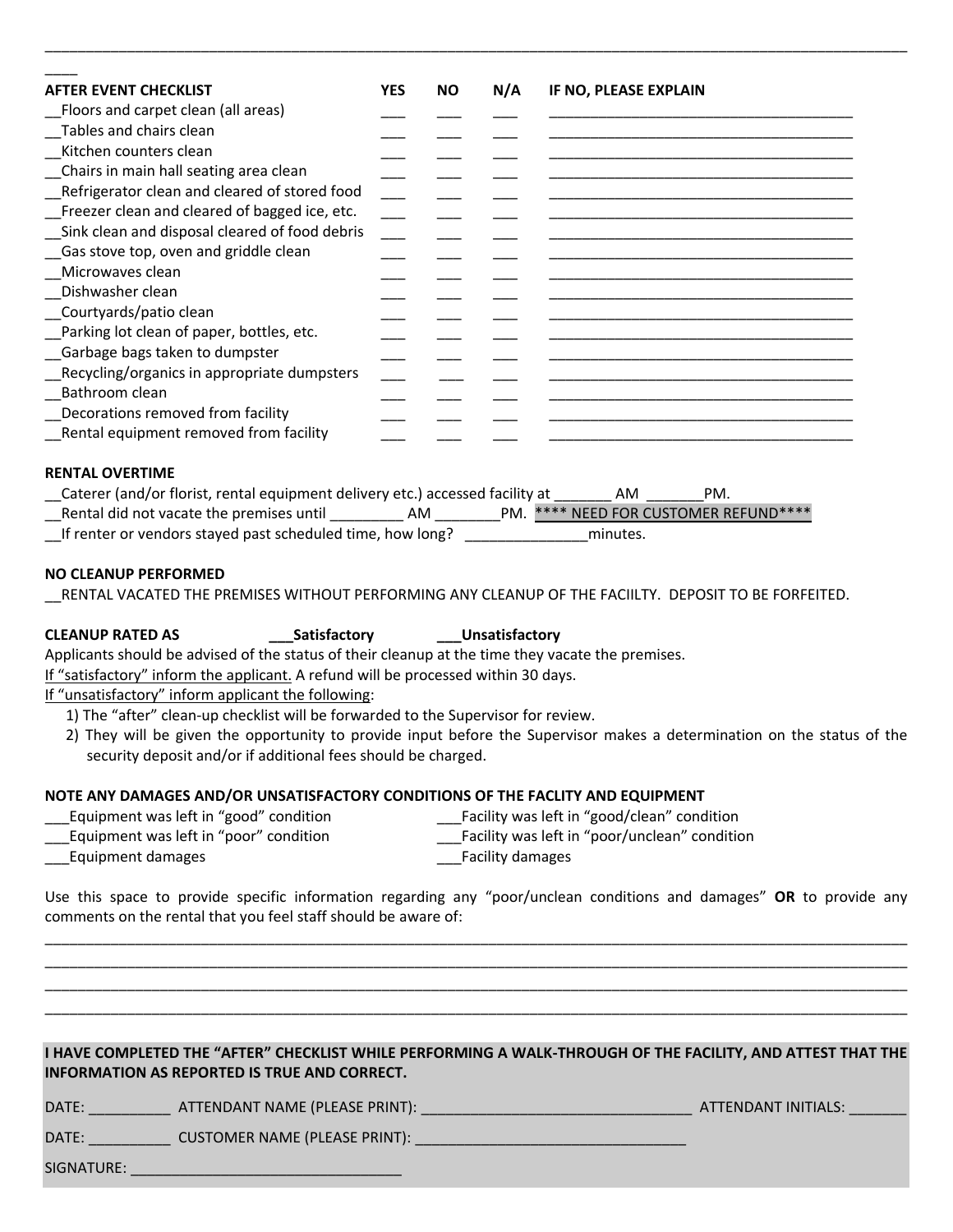

## **FACILITY RENTAL AGREEMENT**

**Phone: 925-556-4500**

**Email: [facility.rentals@dublin.ca.gov](mailto:facility.rentals@dublin.ca.gov)**

Staff

| <b>FACILITY/DATE/TIME INFORMATION:</b> |                                                                                                                                                                                                                                                                                                                                                           |                                                                                                    |
|----------------------------------------|-----------------------------------------------------------------------------------------------------------------------------------------------------------------------------------------------------------------------------------------------------------------------------------------------------------------------------------------------------------|----------------------------------------------------------------------------------------------------|
| □ Wave Community Room                  | (Check one): □ Shannon Community Center □ Dublin Senior Center □ St. Raymond Church □ Sunday School Barn<br>$\Box$ Civic Center RMR $\Box$ Library Community Room $\Box$ Library Program Room<br>(Check areas): □ Ambrose Hall □ Classroom □ Multipurpose Room □ Catering Kitchen<br>$\Box$ Ballroom $\Box$ Lounge $\Box$ Meeting Room $\Box$ Classroom A |                                                                                                    |
|                                        |                                                                                                                                                                                                                                                                                                                                                           |                                                                                                    |
|                                        | Note: Rental hours must include all time needed for decorating/set-up, main event, and clean-up                                                                                                                                                                                                                                                           |                                                                                                    |
|                                        | Set-up: ______________AM/PM ____________AM/PM Clean-up: __________AM/PM ___________AM/PM                                                                                                                                                                                                                                                                  |                                                                                                    |
|                                        |                                                                                                                                                                                                                                                                                                                                                           |                                                                                                    |
| <b>RENTER INFORMATION:</b>             |                                                                                                                                                                                                                                                                                                                                                           |                                                                                                    |
|                                        |                                                                                                                                                                                                                                                                                                                                                           |                                                                                                    |
|                                        |                                                                                                                                                                                                                                                                                                                                                           |                                                                                                    |
|                                        |                                                                                                                                                                                                                                                                                                                                                           |                                                                                                    |
|                                        |                                                                                                                                                                                                                                                                                                                                                           |                                                                                                    |
| <b>EVENT INFORMATION:</b>              |                                                                                                                                                                                                                                                                                                                                                           |                                                                                                    |
|                                        |                                                                                                                                                                                                                                                                                                                                                           |                                                                                                    |
|                                        |                                                                                                                                                                                                                                                                                                                                                           | Guest of honor under 21? Q Yes Q No Total Attendance: Guests under 18 years old in attendance: CHT |
| Please circle all that apply:          |                                                                                                                                                                                                                                                                                                                                                           |                                                                                                    |
|                                        |                                                                                                                                                                                                                                                                                                                                                           |                                                                                                    |
| Open to the public:                    | yes/no                                                                                                                                                                                                                                                                                                                                                    |                                                                                                    |
| Alcohol served:                        | yes/no                                                                                                                                                                                                                                                                                                                                                    |                                                                                                    |
| Alcohol sold (non-profit only):        | yes/no (If yes, ABC License required)                                                                                                                                                                                                                                                                                                                     |                                                                                                    |
| Food catered:                          |                                                                                                                                                                                                                                                                                                                                                           |                                                                                                    |
| Candles/open flame devices:            | yes/no; Open Flame Permit #                                                                                                                                                                                                                                                                                                                               | (staff usage)                                                                                      |
|                                        | Insurance provided by: $\Box$ Own Policy $\Box$ Organization/Company Policy $\Box$ Purchase from City of Dublin                                                                                                                                                                                                                                           |                                                                                                    |

### **FACILITY RESERVATION POLICIES AND GENERAL RULES:**

**Initial By submitting a facility rental agreement; I have read, agree to and will abide by the facility rental**

**policies and rules.**

### **HOLD HARMLESS AND COMPLIANCE AGREEMENT:**

**\_\_\_\_\_\_\_\_\_\_\_\_\_\_\_\_\_\_\_\_\_\_\_\_\_\_\_\_\_\_\_\_\_\_\_\_\_\_\_\_\_\_\_** 

**The undersigned, hereby agrees to be responsible for any damage to the facility occurring during and by this use and agrees to be responsible for the conduct of all persons attending this function. Applicant further agrees to be responsible for any accident or injury occurring to anyone during and by this use, and agrees that the City of Dublin, its officers, agents, employees and volunteers, shall not be responsible for any such injury or loss, except as arises from the sole willful act, omission or sole negligence of the City of Dublin, its officers, agents, employees or volunteers. The undersigned has received a copy of the Facility Reservation Policies and Rules and Clean‐Up Requirements and agrees to comply with the rules and regulations listed therein.**